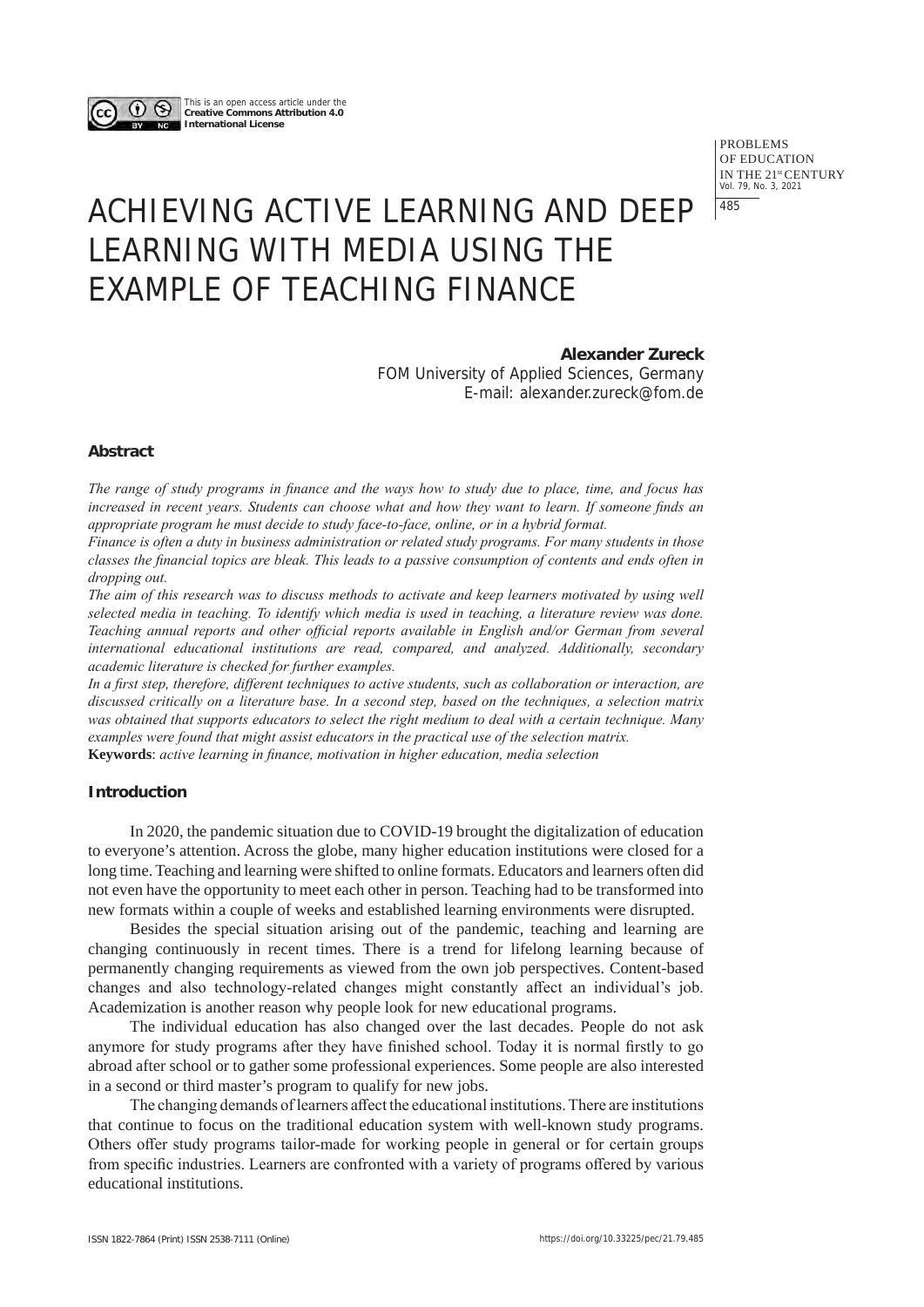PROBLEMS OF EDUCATION IN THE 21st CENTURY Vol. 79, No. 3, 2021 486

There is great interest to earn a new certificate that qualifies one for a new job position. Against this, stands the steady decrease in the academic motivation for adults to finish a study program. Motivation depends on several aspects. Some influencing factors are the nature of study program, job prospects, or the support of own family. Active learners participating in an online study program or in a class are different.

This research focused on how to get learners from higher education institutions activated to learn financial topics by the strategic use of media. Active learning includes the learner in the learning process. Based on a literature review, techniques to get students activated with the selection of the right media to deal with bleak contents should be elaborated.

# **Today's Expectations for Learning and Teaching in Higher Education**

Existing literature shows that academic motivation of adults has been declining over the years (Hidi & Harackiewicz, 2000). Novelty, the unexpected, and new life situations, among others, arouse adults' situational interest and make them aware of their limited knowledge of issues for a short time. Situational interest must be transformed into topic interest as it changes adults' long-term preferences, and they get increasingly interested in the context (Tobias, 1994).

Since the 2000s, situational interests have become more important in the context of learning. Before that, learning was mostly text-based. In the beginning of the 2000s, the learning environment was under the focus of research. New learning materials and strategies were discussed. How to deliver a task to a learner was also a topic of discussion in the context of situational learning (Guthrie & Wigfield, 2000; Hidi & Harackiewicz, 2000; Lepper & Cordova, 1992).

Interest and knowledge have different impacts on learning. Learning benefits more from interest because interest itself supports comprehension processes, imagination, and stimulation of relevant emotional and personal associations (Tobias, 1994).

Learners have many choices to learn today. More and more online distance learning options are being chosen. The enrollments in those programs are increasing by the year, especially in emerging economies such as Brazil, China, or Turkey (Qayyum & Zawacki-Richter, 2019).

They can choose between online and face-to-face settings or may prefer a mixed approach. In regard to the diversity of possibilities, different skilled academic staff for the different settings is needed. Perla et al. (2019) pointed out that for online courses digitally skilled academic staff is needed. Not only the digital professors, but also digital tutors and other supporters are needed. Therefore, higher education institutions must train and evaluate their staff. Finally, educators must be able to teach learners contents from the learners' point of view by using all possible methods that a teaching environment offers.

Online courses are often taken by graduates aged between 25 and 30. They use the online courses to learn new skills or strengthen existing skills for their professional careers (Kaplan & Haenlein, 2016).

In general, there are four different ways how digital media can influence teaching: Learning completely takes place in the digital world; digital media replaces traditional media totally; content-based or feature-based expansion of the traditional offer; and retention of the traditional offer with some replaced media (de Witt  $&ື Gloerfeld, 2018). Regardless of the type$ of media integration, students do not radically change their learning (Saunders & Gale, 2012).

In the U.S.A., distance learning is more widespread than in Europe. Fewer limitations lead to more online programs offered by educational institutions. Until 2005, the number of online programs was limited up to 50% for colleges and universities. This rule was eliminated from the Higher Education Act in 2006 and the number of online courses started to increase (Deming et al., 2012). Before the elimination, 15.5% enrolled in a distance education course and 5.1% did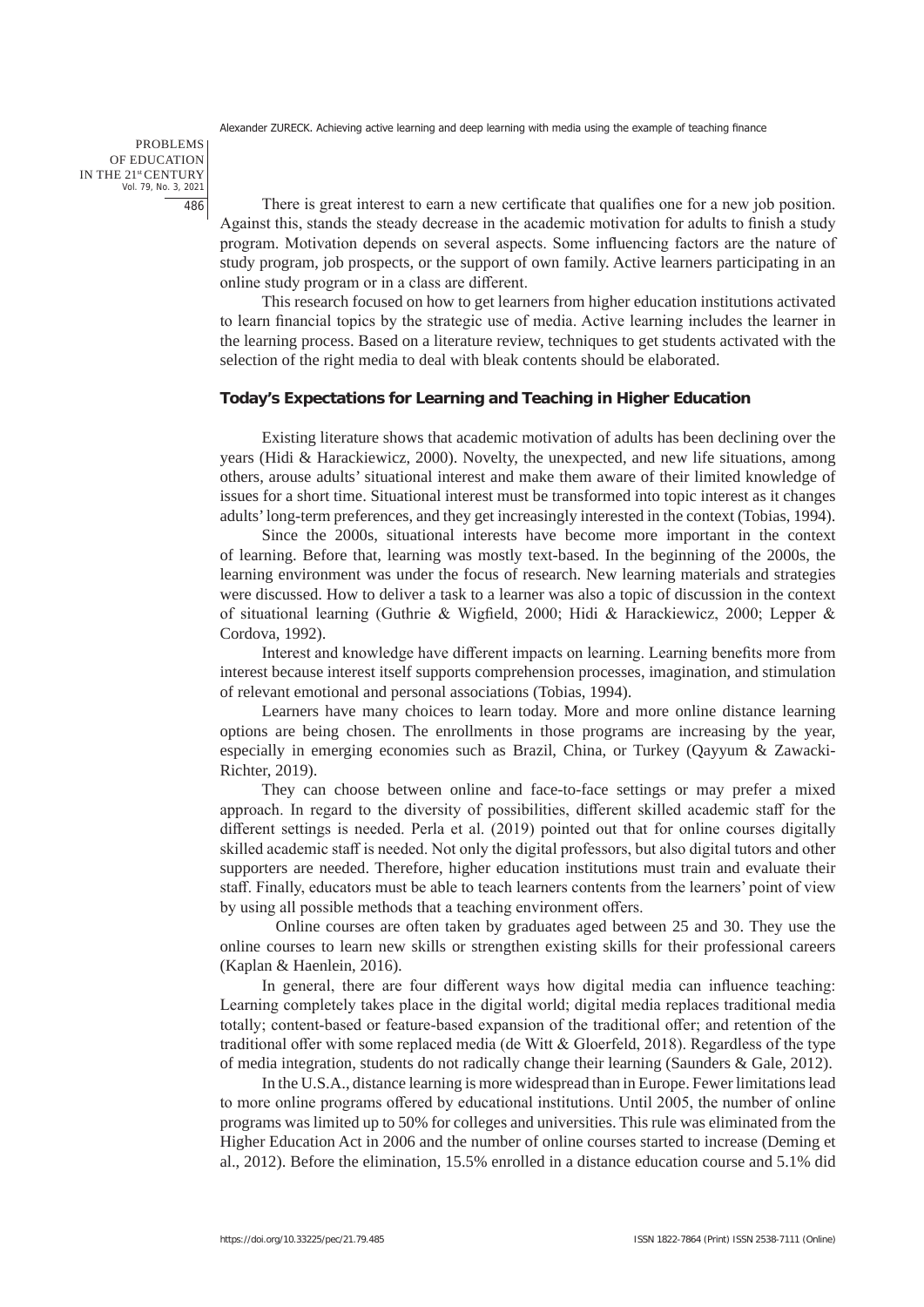PROBLEMS OF EDUCATION IN THE 21st CENTURY Vol. 79, No. 3, 2021 487

the entire program online; and after the change, it was about 20% and 4%, respectively (U.S. Department of Education, 2011). Nowadays, one-third of all students are enrolled in distance education courses in the U.S.A. The percentage of those students who do the entire program in distance learning is about 15% (U.S. Department of Education, 2019).

The most often taken online courses are business programs in the U.S.A. There is a trend that students prefer to enroll in programs of nearby schools. To learn online, students choose the way that best fits their needs and schedules. The younger students especially prefer to complete course-related activities on their mobile devices. If there were no online course, they would enroll in a classroom program. Students think they can also learn soft skills such as critical thinking, problem-solving, writing, time management, teamwork, and oral communication in an online program (Clinefelter et al., 2019).

In 2017, the European Commission published a communication about European higher education in the future. Technology should be used to organize learning and teaching. Flexibility and educator-student interaction should be realized by including open, online, and blended learning. Additionally, digital contents should be used to get students more involved in research. Educators should get professional support to meet the requirements of the digital future (European Commission, 2017).

The real situation is, however, different and teaching as well as learning is not digital in Europe. Half of the European students never use digital media such as software, podcasts, or simulations to learn. Educators do not feel digital-literate and the majority of the educators would like to get more training in using digital media in teaching (Nascimbeni et al., 2019).

In Germany, 5.5% of all students at higher education institutions are enrolled in online programs (Qayyum & Zawacki-Richter, 2019). 23.6% of them are enrolled in business programs. More than 40% of these students are aged between 25 and 34 (Fogolin, 2019).

Summarizing, on average 21.3% of higher education students enroll in online courses. Notably, online courses offered by large educational institutions or state-owned companies are more trustworthy. In countries like Canada, the U.S., or the U.K., a certificate does not indicate whether the program was taught online or face-to-face. In an application process, therefore, employers cannot take the study model into consideration (Qayyum & Zawacki-Richter, 2019).

Online teaching has been established as an alternative or extension. In the past, research on online teaching focused on the medium itself and the use of several tools. Now, the research focuses on content, pedagogy, assessment, and ways as well as strategies to engage students and to make them active learners (Green et al., 2010; Tomas et al., 2015).

Two big disadvantages face the digitization of learning. On the one hand, there is the fear to lose intellectual property rights since educators develop course materials with innovative ideas and original constructs and, on the other, the strict copyright laws deter educators from incorporating digital media into their courses (Guri-Rosenblit, 2018).

# **Theoretical Framework to Meet Learners' Needs**

Active learning is more effective than traditional frontal learning for various subjects, especially, smaller groups of learners benefit significantly from active learning in the learning process (Freeman et al., 2014). Active learning offers educators more space to coach learners individually. Times of presence can be used for coaching the learners instead of losing valuable time in frontal lecturing. Pure knowledge transfer can be realized with videos beforehand. If times of presence are active, students' concentration will increase, and mobile devices will not get too much attention (Loviscach, 2019). Different means to get learners activated are described in the following part.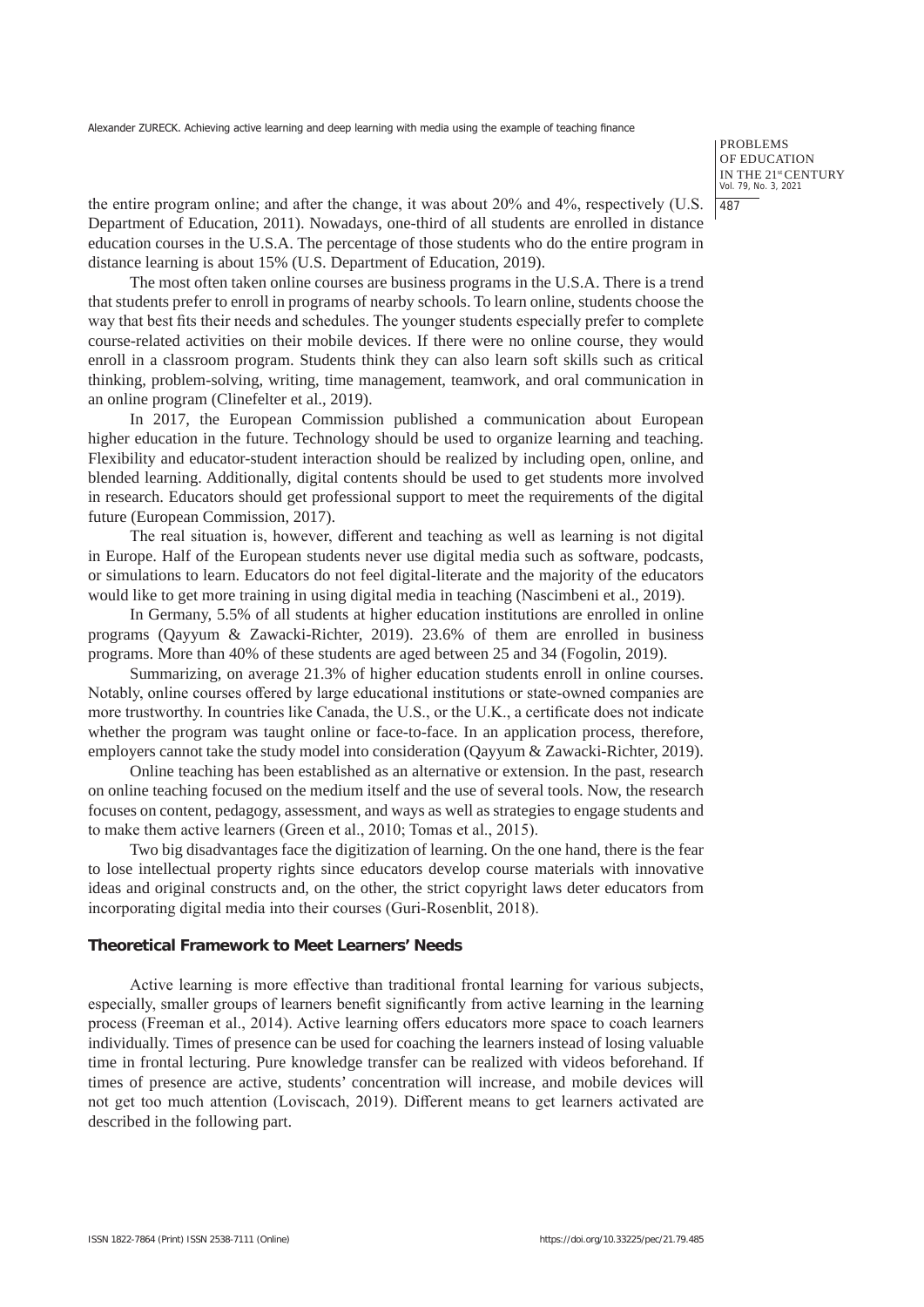PROBLEMS OF EDUCATION IN THE 21st CENTURY Vol. 79, No. 3, 2021 488

#### *Collaboration*

Discussions in a face-to-face setting often end in the homogeneity of ideas and meanings. Individuals are influenced by others' opinions and a group opinion begins to form. In an online discussion, people have more time to think. They do not follow ideas of others uncritically. They are not affected by others' behavior especially in the form of gestures and mimicry. Both are transmitted on a reduced level in an online environment (Chen & Looi, 2007).

The staff has a critical role online. Educators must intervene in discussions to get the learners socially engaged. Students need to get timely feedback from educators on their learning progress (Tomas et al., 2015). Today's students grew up with constant collaboration and communication in social media. They expect to get a fast answer as they typically find online. There are fewer inhibitions online and students are not shy of making contact with the teaching staff. For this reason, today's students need continual feedback, and they look for interaction in teaching and extensive collaboration in learning (Saunders & Gale, 2012).

In an online discussion, learners' collaboration is based on content. All participants have an equal opportunity to join a conversation and express their own ideas. Online is less judgmental on influencing factors such as social status, style, accent, or personality (Chen & Looi, 2007). All learners are knowledge creators online. Input from learners supports creating a community and a collaborative learning environment (Abedin et al., 2010; Green et al., 2010; Oliveira et al., 2011).

Collaboration between students is needed for a completely successful and blended learning, and to engage students. Students learn dominantly individually and just need some guidance. Collaboration is needed to improve the learning of an individual. Valuable connections between individuals improve their learning and should be used for special purposes to reach personal engagement and success. If one student evaluates the subject as bleak, collaboration with him is counterproductive (Tomas et al., 2015).

#### *Interaction*

An interactive relation between individuals is often based on specific interests. These interests are related to the environment of an individual and might be objects, events, or ideas. They are content specific (Hidi & Harackiewicz, 2000). Technological development is another important factor. New technologies offer different possibilities to learn interactively and provide educators various formats for teaching. Multimedia can be used for interaction and communication. Learners bringing their own devices improve their trust in the new media, the use of which helps to generate new knowledge (de Witt & Gloerfeld, 2018).

The possibility to interact in an online or blended learning setting depends on an appropriate use of information and communication technologies. Limitations lower a student's motivation (Yükseltürk & Yildirim, 2008), whereas earning badges, scores, levels and other gamification elements enhances their motivation and interaction in a kind of competition with other learners (Butgereit, 2016).

Interaction has an impact on the student's success in terms of academic achievement, performance, and satisfaction. Online, there are three types of interaction, for example learnereducator interaction, learner-learner interaction, and learner-content interaction. The quantity of interaction in an online course which influences the effectiveness of the course through persistence and retention (Bolliger & Martindale, 2004; Y. C. Kuo & Belland, 2016).

Learner-educator interaction describes different ways of supporting the learner. It covers guidance, encouragement, and motivational as well as emotional support (Bernard et al., 2009). Learner-learner interaction arises in collaborative activities where students can interact with others in small groups. Students can share ideas and thoughts, thereby learning interactively from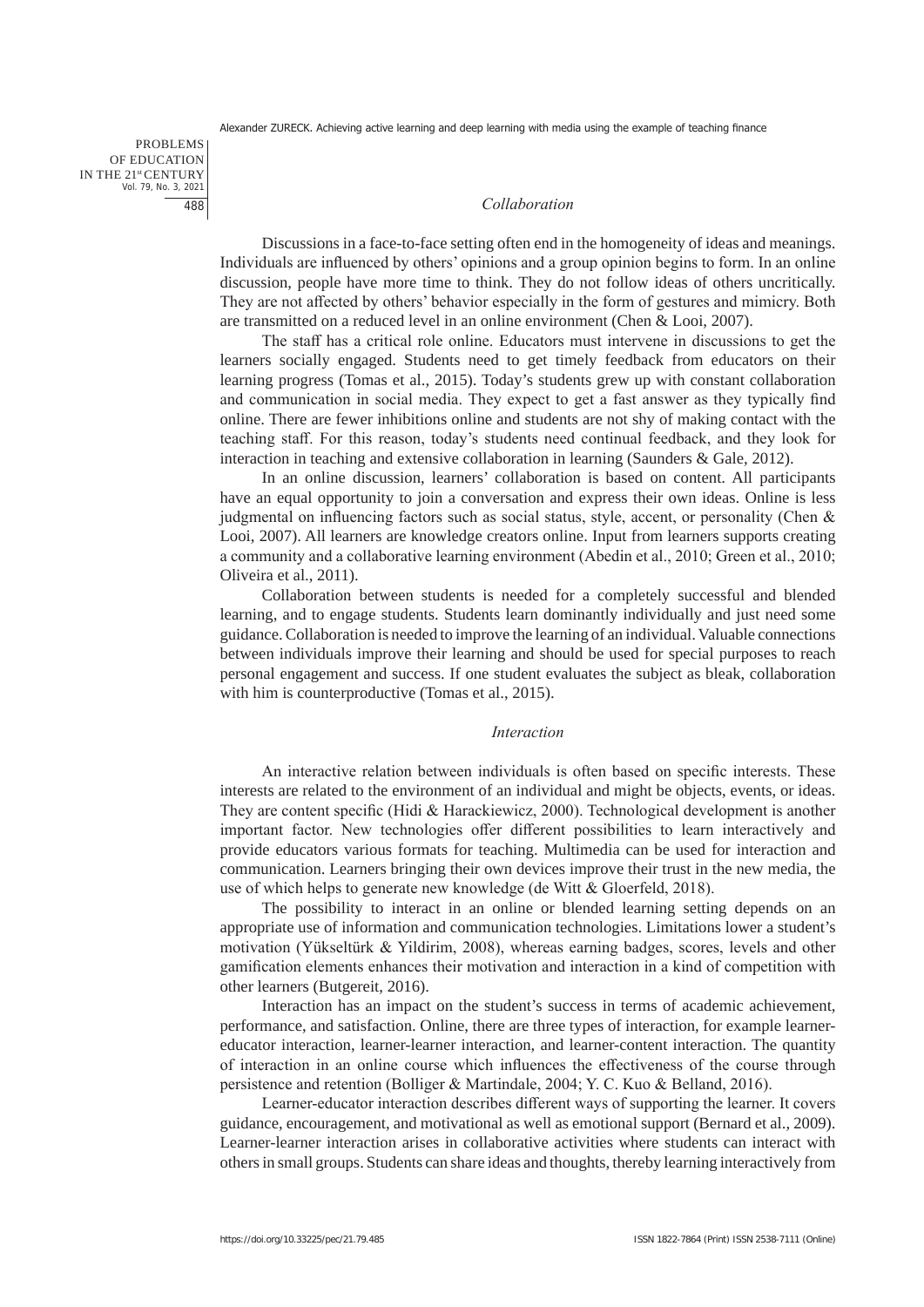PROBLEMS OF EDUCATION IN THE 21<sup>st</sup> CENTURY<br>Vol. 79, No. 3, 2021 489

each other. In higher education, learners benefit from others and their professional experiences (Battalio, 2007; Y. C. Kuo & Belland, 2016). Learner-content interaction improves learner's understanding and cognitive thinking ability including capabilities like critical thinking and problem solving. The learners connect their life experience to theoretical concepts (Bernard et al., 2009). Thus, learner-content interaction covers the feature of media selection and the nature of learning and instructional design as well (Y. C. Kuo & Belland, 2016).

The challenge in the case of learning is to entice learners to take part actively in an online discussion. The progress of a class, however, is stopped by too much discussion without any results. Thus, postings should not be task orientated only. At the end, not everyone can be activated with a discussion if it is not compulsory practice (Chen & Looi, 2007).

# *Motivation*

Individuals' motivation to learn depends on interest and goals. These factors influence learning expressively (Tobias, 1994). Intellectually engaged students ask questions and develop critical thinking over ideas and concepts; and it also sharpens their general thinking linked to their chosen disciplines. They are open to multiple perspectives on their topics (Pittaway, 2012).

Purposefully used online pedagogies and resources can support learning. Learners can improve, for example, their capabilities in conceptual understanding, scientific literacy, and sustainability (Tomas et al., 2015). Gamification accelerates thereby motivating, engaging, and activating a learner (Butgereit, 2016).

Motivation and engagement in a course depend on the participants and the course itself. Besides, what also matters is the organization of the course including its assessment and pedagogical framework. The provision of citing case studies as authentic examples enhances the engagement and motivation of a learner (Tomas et al., 2015).

Learners' intrinsic motivation is driven by commitment, challenge, control, competition, and contemporaneity. Commitment is formed by a larger group and the individual must believe in belonging to the group. A participant list with names and pictures supports this aspect in an online course. The challenge is that the course should not be too easy or difficult for the entire group of participants. Control deals with the feeling of an individual. Individuals want to control their environments. This is easier in an asynchronous online course because the individual determines the pace of learning. Learners need competition while collaborating with others. Gamification with points or badges for tasks creates a sense of competition between the participants. Contemporaneity arises by modifying an online course with daily updated contents from newspapers and video platforms, or contents created by students themselves (Gottfried, 1985; Kaplan & Haenlein, 2016; Rieber, 1991).

# *Intensification*

The requirements for workers in high-qualified jobs have changed over the last few decades. Today, a lot of work that requires routine skills is done by computers. For other tasks, workers must critically think about specific issues, and they must have a sound understanding of the context (Levy & Murnane, 2004).

In jobs for highly qualified people other skills are required. These people must be able to find and process information to make decisions and to generate new ideas. People must have a look at the details while, at the same time, easier tasks can be run by computers. Thus, these people require critical thinking and deep understanding capabilities (Silva, 2009).

Problem solving on a high level requires people to think critically and to deal with different perspectives. New things are often created when individuals with different perspectives give their input to the problem; and especially, mavericks in a group with a good mood have positive impacts on problem solving (Hayashi, 2018).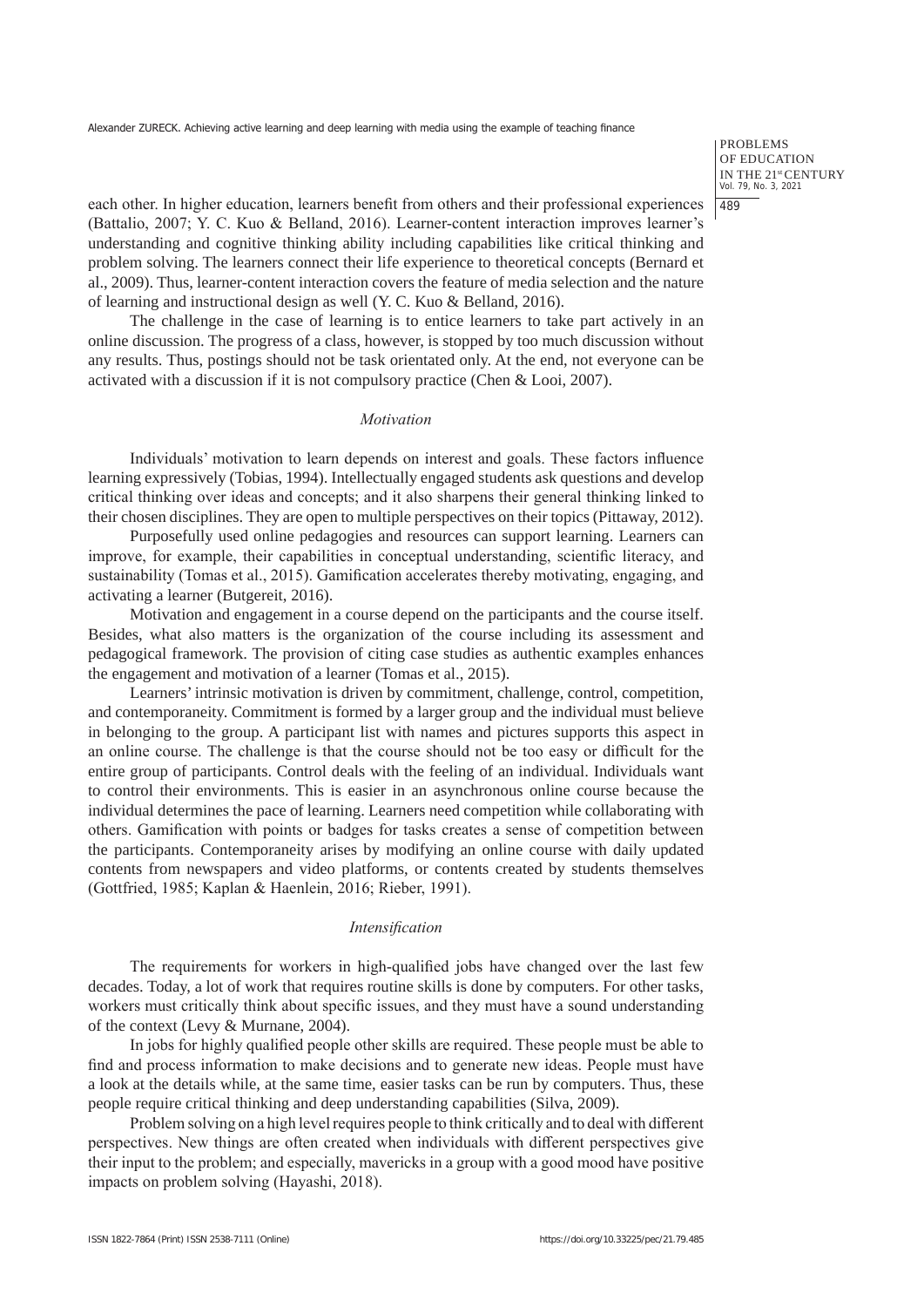PROBLEMS OF EDUCATION IN THE 21st CENTURY Vol. 79, No. 3, 2021 490

#### *Memorization*

In research and society, there is a long debate on the reading of printed and digital texts. Research underlines the fact that printed texts have many advantages as they help deep comprehension and retention of texts. Printed long texts have a positive impact on concentration, vocabulary, and memory. However, this is not always true as, finally, all these aspects depend on the individual's capabilities, skills, and assessment (E-READ, 2019).

Readers skim over a text more often if it is digital. They are often under pressure and skimming is the consequence of a lower concentration on the contents (E-READ, 2019). This effect is bigger when a reading time limit is imposed (Delgado et al., 2018; E-READ, 2019).

Informational texts use academic vocabulary and often they are not connected to real world issues. Both points have a negative impact on the comprehension of informational texts and require a higher level of processing (Graesser & McNamara, 2011).

Printed and digital texts have their own advantages and disadvantages of learning. Educators must consider these aspects before they use both kinds of texts. If the right media is used in the right aspect, media equivalence is possible (Delgado et al., 2018).

Analogously, there is a difference in taking notes. People can memorize contents better after making hand notes than by using a computer keyboard or a touch-screen keyboard. However, there should be a balanced mix of handwriting and digital writing because digital solutions have proven to be necessary in today's daily learning and business life (Frangou et al., 2019).

# *Formal and Informal Learning*

Formal learning focuses on learning and teaching based on a curriculum created by educators and approved by an official institution. It often comes with a given schedule, learning contents, materials, and activities. Informal learning does not have a curriculum and learners do not feel to be in a learning situation (Livingstone, 2012). Informal learning often happens when learners are engaging or interacting with others. It is self-directed, unplanned, and unorganized. Smartphones and tablets, for example, offer new options to learn anywhere at any time. Informal learning can be blended with or dissolved into formal learning (Elsafi, 2018). The blurring of the two is an advantage. Institutions can provide required knowledge and skills facilitating formal learning. It is complemented by informal learning where learners can stick to contents in a self-directed learning regime (Sangrà & Wheeler, 2013).

Informal learning is crucial for lifelong learning, and it includes a motivational factor driven by the learner's personal interests (Wong, 2013). It is often no learning for the learner because there are no learning goals, learning environments, or design. The learner just wants to develop individually (Dilger et al., 2019).

In the following figure, different means to activate learners are briefly presented. A mixture of different possibilities might be the best strategy to get learners actively involved in teaching: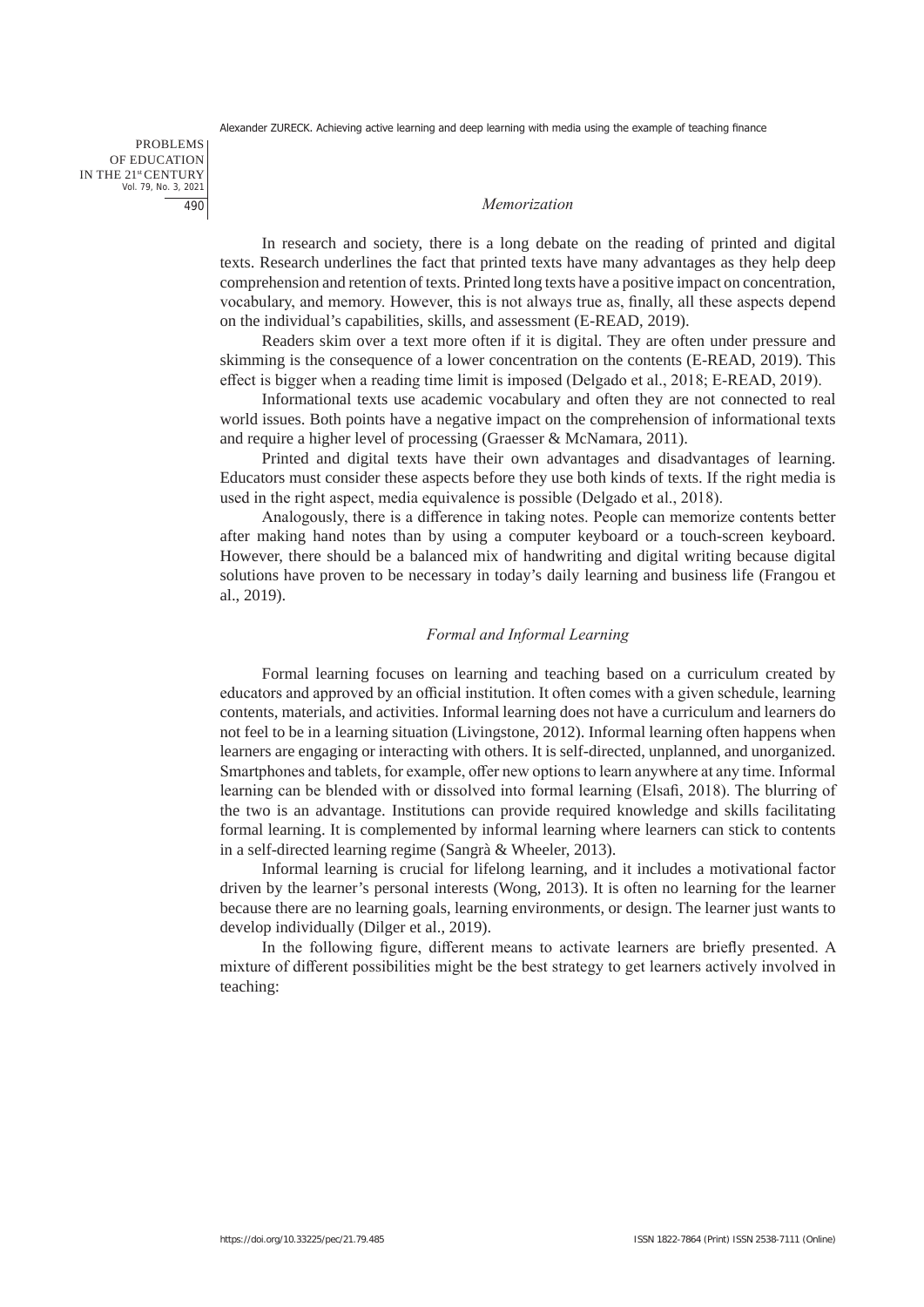# **Figure 1** Techniques to Activate Learners

PROBLEMS OF EDUCATION IN THE 21st CENTURY Vol. 79, No. 3, 2021 491



# **Reaching Learners' Needs in a Blended Learning Setting**

# *Digital Literacy*

The change in the standards of teaching requires digitally literate staff in education institutions. Digital literacy is more than an ability to deal with digital tools. It is complex and socio-culturally sensitive and situated practices and attitudes are required to address it. Digital tools must be used for the interaction and collaboration with learners and others (Martin, 2008).

Digitally literate educators can deal with the following three points in their teaching (Perla et al., 2019):

- Content: Identification of the fundamental subjects for learners,
- Transdisciplinarity: Use of fundamental subjects in a particular context,
- Digital transdisciplinarity of contents: Transmission of fundamental subjects in a particular context to digital media.

Digital transdisciplinarity of contents helps learners to memorize and represent contents. Digital media helps to generalize contents and understand issues related to a specific situation (Oleson & Hora, 2014).

Learners enrolled in an online course need respectable computer literacy skills to meet all the requirements of the program in terms of tasks and examinations (Bennett et al., 2008).

A satisfied student will finish an educational program with good performance, and he will promote the program afterwards. There is an interlink between satisfaction and academic performance (Chang & Smith, 2008; Reinhart & Schneider, 2001). The possibility of interacting in an online course influences student satisfaction critically (Y.-C. Kuo et al., 2014). Besides this, the content arrangement, document layout, access to contents, and the use of digital media have influence on student satisfaction (Havice et al., 2010). The useful implementation of digital media in a course facilitates understanding of certain contents and improves the cognitive schemes of learners (Y. C. Kuo & Belland, 2016; Wanstreet, 2006).

Learners in a distance learning setting can be separated by place and time. Focusing on the time, they can learn at their own pace. It is asynchronous distance learning. If they learn together with others, it is synchronous distance learning (Kaplan & Haenlein, 2016). Distance learning is often associated with online learning on a computer or a mobile device but finally distance and online learning are not the same. Generally, there is a wider range of media that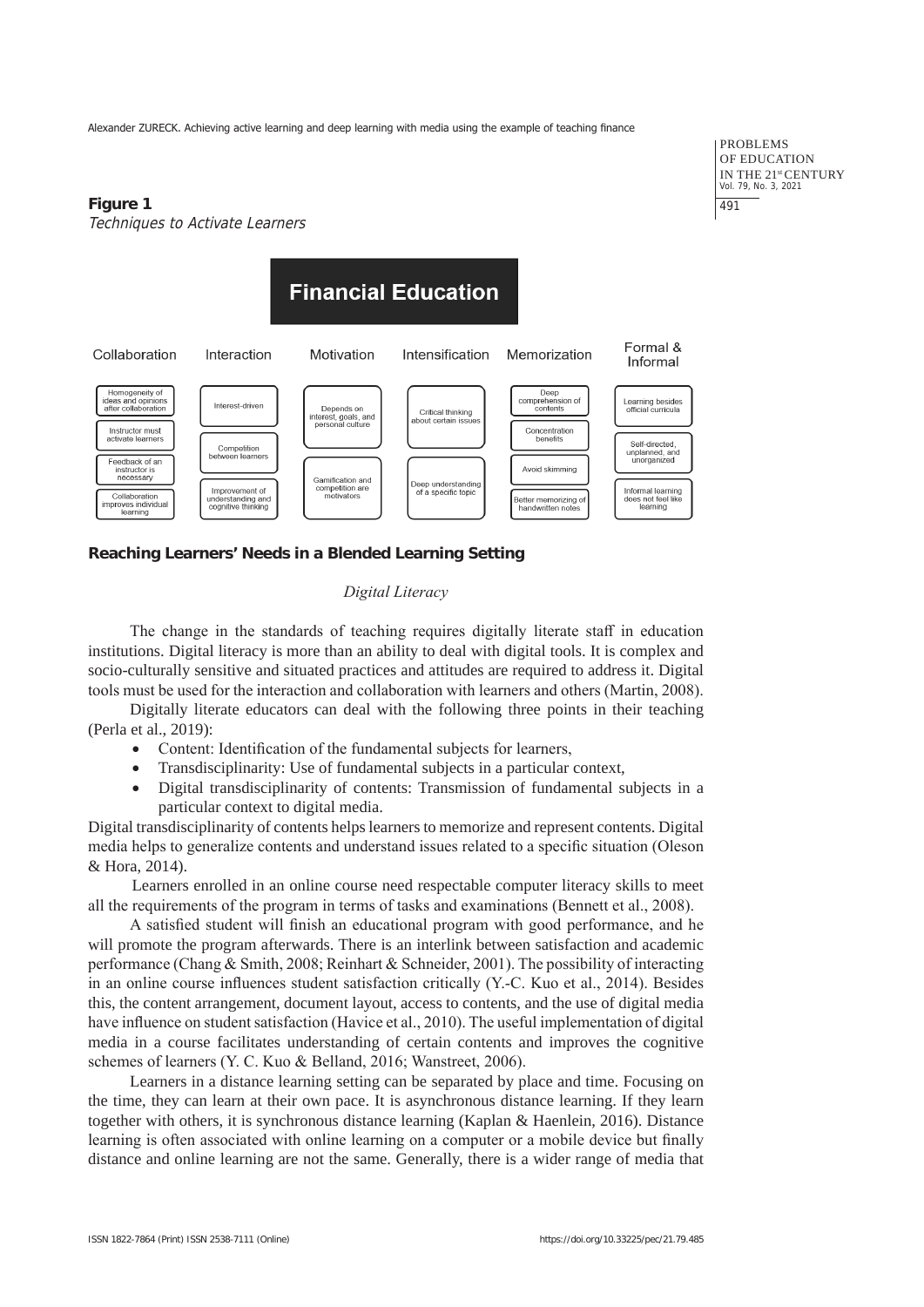PROBLEMS OF EDUCATION IN THE 21st CENTURY Vol. 79, No. 3, 2021 492

can be used to teach students not learning at the same place: letter correspondence, radio, TV, mobile device, the Internet, and others (Kaplan & Haenlein, 2016).

Blended learning is a mixture of teaching and self-learning. On the one hand, learners get the opportunity to add contents and to focus on certain things that are relevant for them. On the other hand, they can skip unimportant contents. Contents and learning itself must fit the learner's context and needs (Masie, 2005). This leads often to a greater motivation for the learner. Learning appears to be related to the learner's real world (Garrison & Vaughan, 2007).

Learners can focus on their needs, interests, and personal backgrounds in blended learning. Delivering and providing feedback on the personal progress is the task of the educator in such a setting. Feedback can be given face-to-face or online by a learning management system, discussion forums, or e-mails (Milad, 2019). Video conferencing tools are also usable to give a direct and personal feedback to a learner. They offer the advantage of referring directly to certain documents while using the software.

Blended learning has advantages for learners who are shy or do not like to be in a certain group of learners. Most of the time, people can learn what they want (Milad, 2019). Blended learning offers, in general, a lot of individuality and fits the needs of the learners. Gender differences can be respected. For example, women like to have more interaction with the educator than men do. Women like a combination of understanding, empathy, and acceptance (Rovai & Baker, 2005). Adaptive hypermedia is the best way to reach everyone and address individual needs (Brown et al., 2005).

Bloom's taxonomy is an often-used model to create contents or exams for classes. There are also different apps and web tools that can be used in an educational setting to teach and learn. The choice of tools is quite broad, and it varies from operating to operating system (de Witt & Gloerfeld, 2018; Schrock, 2011). In general, blended learning has impacts on critical and higher-level thinking skills. This includes, among others, skills such as comparing, classifying, deducing, analyzing errors, and abstraction. Learners learn to transform the learned information to use it to get a certain task done (Garrison & Vaughan, 2007).

#### **Research Methodology**

The study was a literature review where previous work on the topic and additional documents from several institutions have been thoroughly analyzed and critically evaluated. Research reports from higher education institutions, presentations of teaching and learning concepts as well as quality reports for example are covered by the analyzed documents.

The best practice examples were directly retrieved from the higher education institutions via Google or as they were found in other scientific papers. In search, the following keywords were used in English and German in a variety of combinations: Accounting, Annual, AR, Augmented Reality, Banking, Bericht, Betrriebswirtschaftlehre, Blog, Business, CBT, College, Computer Based Training, Facebook, Fachhochschule, Finance, Finanz, Finanzen, Finanzierung, Higher Education, Hochschule, Instagram, Internet, Investment, Jahresbericht, Lehrbericht, Lehrbericht, LinkedIn, Online Course, Planspiel, Podcast, Report, Simulation, Social Media, SozialeNetzwerke, Stock Market, Teaching, Twitter, Uni, Universität, University, Virtual Classroom, Virtual Reality, VR, WBL, WBT, Web Based Training, WebbasiertesLernen, Webinar, Wirtschaftswissenschaften, and Xing.

All documents were analyzed qualitatively. The given examples were searched on the internet and were reviewed critically. The review was focused on the question whether the example is fitting to the teaching of financial contents and whether it is fitting to teaching in a higher education setting.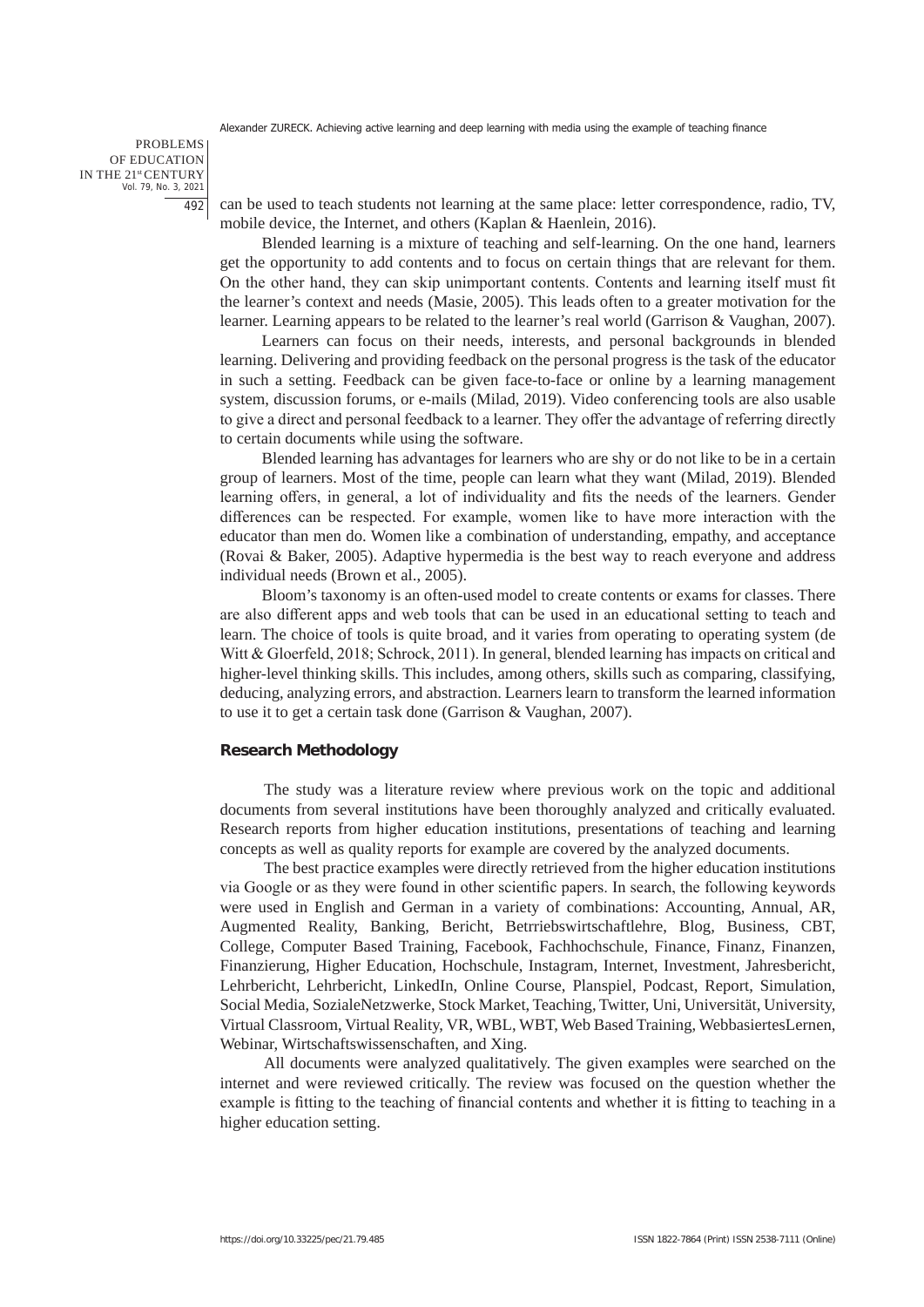#### **Research Results**

The European Commission (2017) pointed out that educators needed professional training to be prepared to work in a digital future. The Universidad Internacional de La Rioja (UNIR) created with partners from several countries a course where higher education educators can gain the experience of working with information and communications technology in teaching. The participants are induced to use digital media in the course. It is an attempt to make educators think about the possible implementation of the media in their daily work (Nascimbeni et al., 2019). Choosing the educators is essential for digital media to be introduced into the course. Educators, like all people, are creatures of habit and have a delayed reaction to change.

The use of digital media promotes the creativity of teaching in blended learning (Milad, 2019). It can be divided in textual, visual, and audio content (Mayer, 2002). The learning is improved by using real-life material and input. Interdisciplinary and cross-curricular materials encourage learners' motivation (Govindasamy, 2002).

Most of the currently enrolled students are digital natives and they know how to use digital media. They like to work with digital media and spend a lot of time on working with useful tools. Most students are strategic learners and stick to media they are familiar with. New technologies do not change the learning methods of students rapidly. Finally, learners are strategic learners and choose those media that enable them to pass a certain course (Saunders & Gale, 2012).

# *Social Media*

In general, social media, especially microblogging with Twitter is used by universities to reach out to the target group at eye level. The target group receives information about studyrelated events, contents, and multimedia from the university (Hochschule Merseburg, 2018). It is also used to reach out to people outside the university. For example, the public can get direct information from conferences. Discussions about lectures or other contents can also take place in social media (University of Exeter, 2019).

Social media allows learning outside a classroom without any divide between formal and informal learning (Gao et al., 2012). In a finance course, social media can be used to intensify personal interests. Financial communities with a specific focus, for example, on stock movements can motivate a student to develop interest in the topic.

To get interaction in class, Twitter must be used in small groups. In larger groups, followers just consume information without adding any information on the network (Lowe & Laffey, 2011). Twitter has the potential to develop a sense of social presence between students and the faculty person. Because of this, the integration in online learning settings is useful to get learners socially and emotionally involved in the group of learners (Dunlap & Lowenthal, 2009). Generally, in a finance class Twitter is useful for introducing currently discussed topics to the class. The educator shares articles and other media about related topics with the learners. In the class, the educator uses the shared information to explain contents based on the tweets.

The integration of micro blogging into teaching needs a strong curriculum orientation. Tweets must have a direct relation to the curriculum and a frequency is needed to get Twitter implemented in teaching. Twitter cannot replace other types of teaching. It is a supplement that enriches learners with additional and especially current information (Lowe & Laffey, 2011). The use of Twitter in a class can be realized as it is used in a conference context. Learners can follow course-related topics with a specific hashtag that is used by an educator for the course. One hashtag for one course is the challenge for using Twitter in a specific course. All involved people must use this hashtag for all related tweets. Furthermore, social media is useful for holding a fast poll in class on learners' expectations about stock performances. The advantage

PROBLEMS OF EDUCATION IN THE 21st CENTURY Vol. 79, No. 3, 2021 493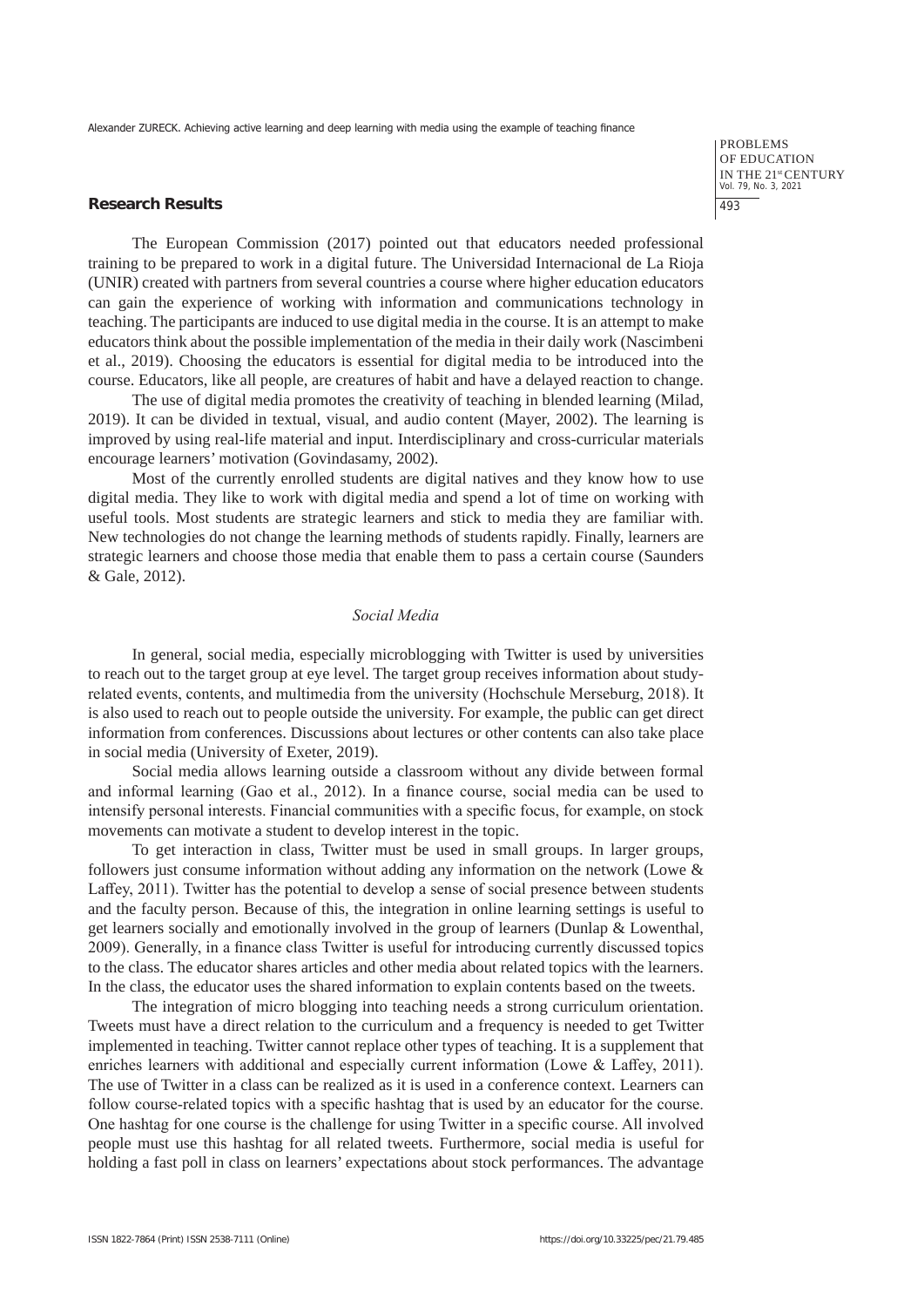PROBLEMS OF EDUCATION IN THE 21st CENTURY Vol. 79, No. 3, 2021 494

of using social media in comparison to pure discussions in class is that the information is saved on the internet. The educator has the opportunity to go back to certain information later in class. Finally, all tweets and contents are publicly available on Twitter.

In small groups, social media can be used in addition to physical group collaboration. Groups can meet online in addition to physical meetings on platforms such as Facebook to contact other group members and to collaborate on certain tasks (Saunders & Gale, 2012). Collaborating on a prominent platform, for example Facebook, allows sharing of contents also with third parties such as friends and family. Those people are not part of the education institution's internal platform. Future learners can also benefit from publicly available content. Saunders & Gale (2012) pointed out that students asked for continual feedback. Social media can be used by an educator in a classroom or out of it to give students feedback or to get some on the learning process. Twitter can be used to provide information about certain topics to learners or to discuss a current topic in class. Facebook offers the possibility that information is kept in a group and others can check the information as and when required.

*Wiki*

A wiki can be a knowledge database that is made by a group of learners. In comparison to social media such as Twitter or Facebook, it has more power for performing complex tasks. Social media has advantages if fast reactions or sharing are needed. Wikis have advantages if contents are to be developed step by step over a period. Bryant  $\&$  Albring (2006), therefore, state in this context that learning contents must be divided into a certain number of tasks. Learners can work on their own tasks and, taken together, these tasks are the sum of the general task. Learners can improve the contributions of others directly online on the wiki. The collaboration and the interaction between the learners improve the final output. At the end, the wiki is a database that covers all topics related to the lecture. For finance, it can be a collection of topics such as industry, analysis, valuation, acquisition and so on (Bryant & Albring, 2006). In a certain class, a wiki can be used to create an analyst report with a recommendation to buy, hold, or sell a stock. The final document and the recommendations are the output of a collaboration on a wiki.

A wiki is a collaboration platform where learners can instantly present their opinions and thoughts primarily without getting influenced by others' opinions and without forming a group opinion (Chen & Looi, 2007). As previously mentioned, a typical task in a finance course is to prepare a financial analyst report including the valuation of a certain company. On a wiki, learners can present their ideas and interpretation without being influenced by the educator and other learners on this task. In comparison to a single result presentation in class, the advantage of a wiki is the possibility of others to comment directly on the work of others. All these comments are visible so that changes are traceable, and everybody can take the time to think about content. No direct feedback as it happens in class is needed. The educator is always like a coach. He can give feedback on several ideas and can support the results with his experiences. According to Tomas et al. (2015), the educator must ensure that learners are socially engaged and make their contributions.

For example, for the preparation of a financial report, each student must work on a certain task by writing a text for the wiki. The text will be available online and readable for everybody. This is positive pressure to concentrate on the task and it intensifies the understanding of the contents. The contents will move to the long-term memory.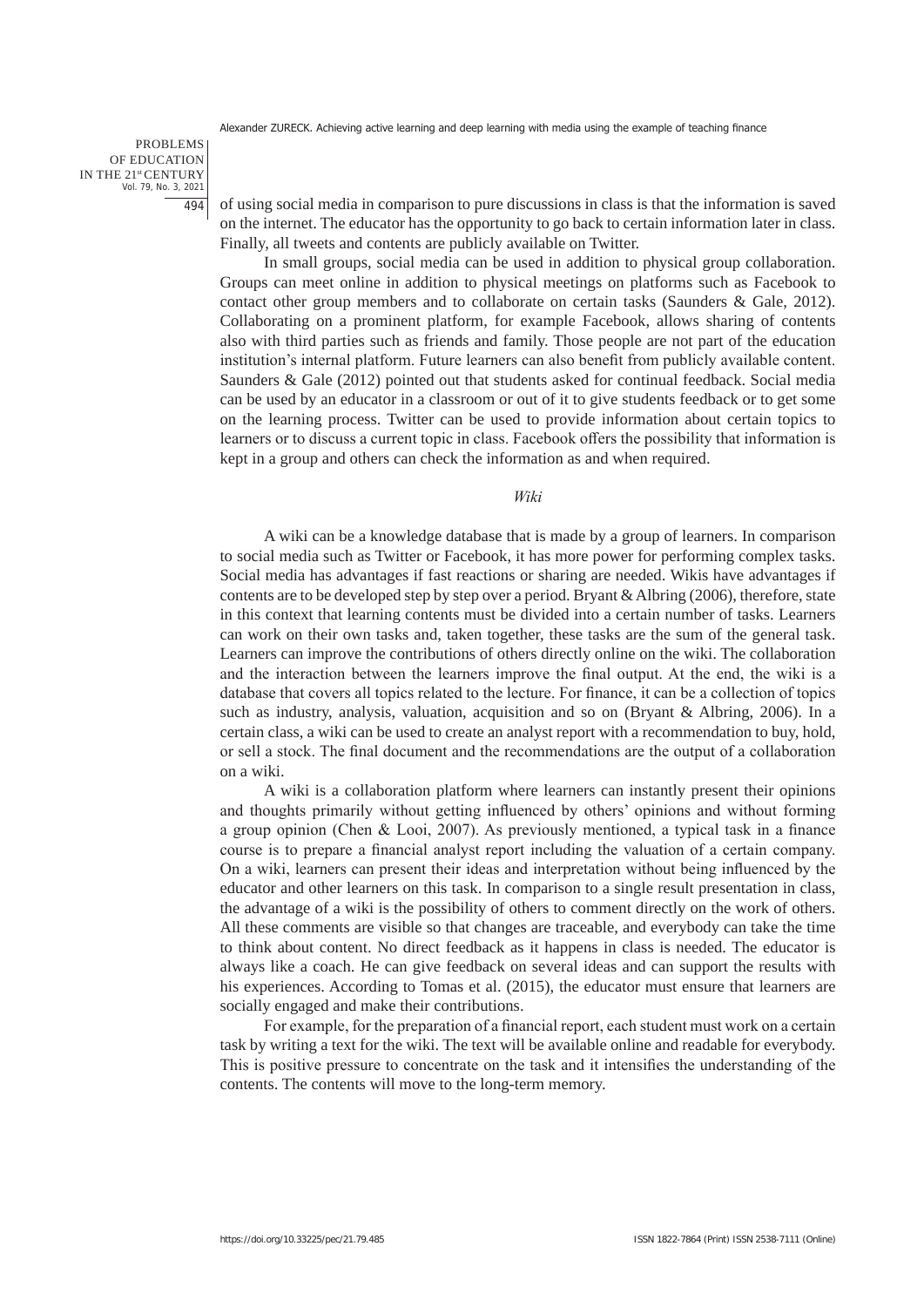PROBLEMS OF EDUCATION IN THE 21st CENTURY Vol. 79, No. 3, 2021 495

#### *Blog*

It is easier for a single educator to setup an internet blog and use it in a course than using a wiki. The operation of a wiki needs some IT resources and some advanced skills for the first setup if no general setup in Moodle or elsewhere is made by the education institution to facilitate it.

In a finance course, internet blogs can be used to prepare a class for complex tasks in the final exams, such as a small case study. The educator can put the task as a post on the blog. Each student can interact by writing an answer to the task. The educator can select the answer that should be presented in class. The class can use all individual posts to work on a final posting that can be the best answer to the given task. This type of preparation has advantages for learners working in a foreign language. Students can take the time they need to work on the task (FOM Hochschule, 2017).

Many people publish their individual financial success stories on blogs. There are many internet blogs with a focus on retirement or the FIRE movement (mrmoneymustache.com or junginrente.de) that motivate students to deal with specific topics. Stories of others can be interesting for a student's own strategy when the parameters match.

There are also some blogs on the internet that deal with specific financial instruments or techniques for investment (dividendenadel.de or vermietertagebuch.com). These blogs can motivate a learner, but mostly learners can be interested in using a certain financial instrument while reading the blog. The blog shows the practical use of the financial instrument that was discussed theoretically in class.

*Video*

Videos can be used to deliver general information to learners. They can inform about a study program, a specific major, or the university in general (Hochschule Merseburg, 2018). Videos are comparable to frontal lecturing. Today it is the best way to use videos to prepare learners for the next meetup. Educators can use the meeting time to coach learners with open discussions or individual feedback. Theoretical basics can be delivered through a video.

Recording and streaming of lectures on the internet is useful for learners to follow the contents of the class if a student is unable to attend the class. Recordings of lectures are useful as lecture wrap-up to prepare for exams in challenging subjects and for students with less experiences in learning, such as first-year students (Tomas et al., 2015). In finance, videos can be used to deliver theoretical topics, such as the basics of the capital asset pricing model, to learners. If the learners have watched a video before the next meeting in class, the educator can use the time for an open discussion about the use of the model in daily practice (Fyfield et al., 2020).

Like blogs, videos can be motivating when they include documentary contents or a success story of someone. Movies such as the Wall Street from 1987 engage students to deal with the discussed topics. The story around the relevant topic in the sense of learning finance lets students occupy themselves with the topic to understand the entire issue in the movie.

#### *Podcast*

Podcasts are mostly followed on a smartphone by younger people aged between 18 and 34. More than 50 percent of them generally listen to podcasts and about one-third listen to them while using public or private transportation. People listen to podcasts mostly while having a coffee, walking their dogs, doing the laundry, or cooking. They prefer podcasts that inform and entertain. Podcasters use narratives to reach out to listeners (Newman et al., 2019). Podcasts can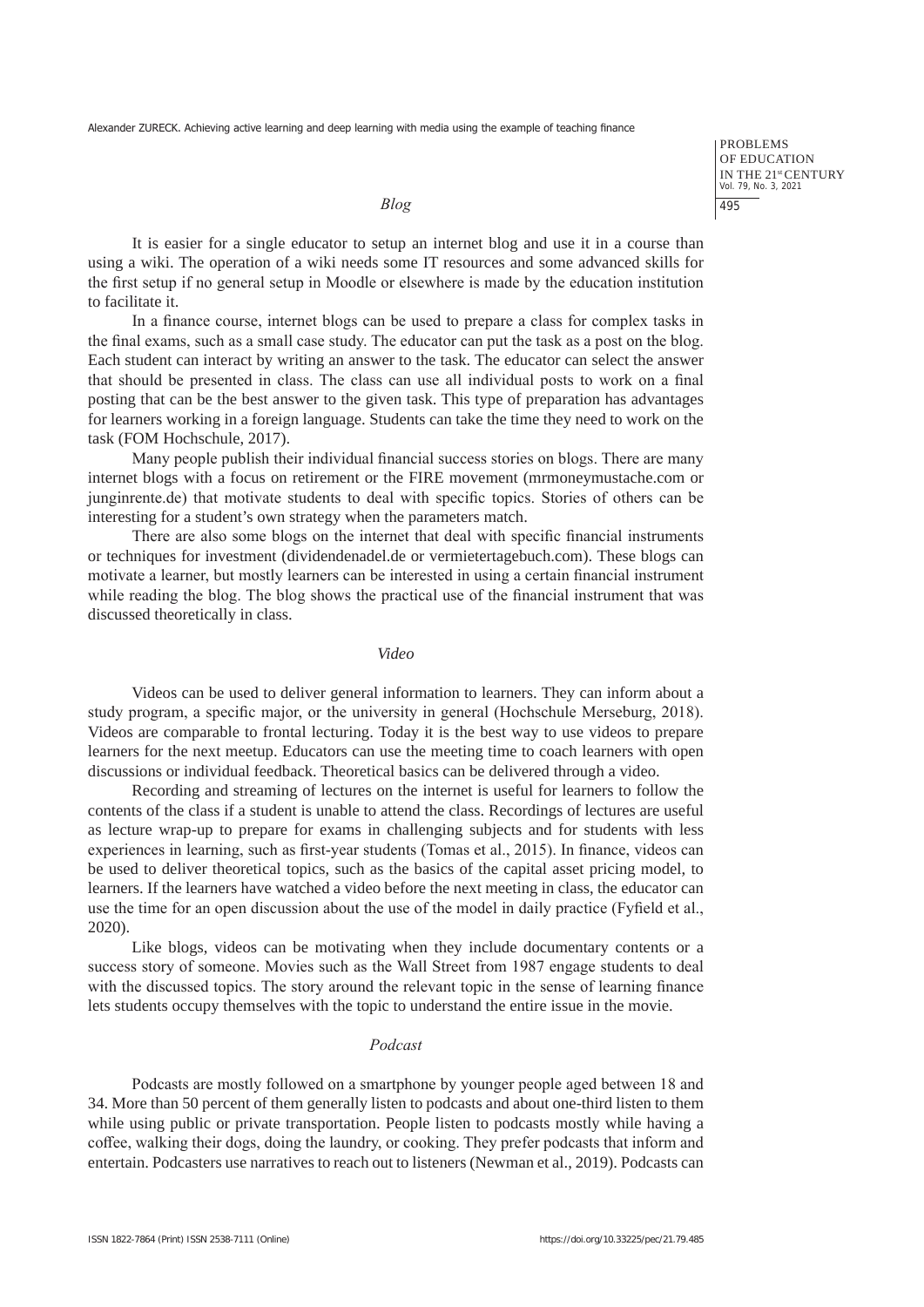PROBLEMS OF EDUCATION IN THE 21st CENTURY Vol. 79, No. 3, 2021 496

be used in the context of finance to motivate students. An interesting story of someone's life or experiences, therefore, must be told as was previously described for blogs. In comparison to a blog, podcasts offer the choice of listening to the contents while doing other things.

In Europe, 75 percent of higher education institutions have their lectures available as videos or podcasts. It is the easiest feature of digital learning and is widely accepted (Gaebel et al., 2018). Podcasts are produced by the university, or they are produced in classes. The production of a podcast is a new didactic tool in higher education (Hochschule Ansbach, 2019). The recording of a lecture can be used to put emphasis on taught contents. Podcasts of lectures are strong means to emphasize taught contents and offer the choice for students to get familiar parallelly with new contents and a new medium.

The University of Melbourne runs its own podcast called The Policy Shop. It was launched in 2016 to enhance in the listeners leadership qualities and community awareness. The focus of the podcast is on Australian and international policy (University of Melbourne, 2017). Higher education institutions use podcasts to offer additional academic expertise from university members and experts to students and other listeners. Researchers and guests are interviewed to share information on their careers and successes (Chemnitz University of Technology, 2018; University of Melbourne, 2017). Such expertise in combination with the used story telling in a podcast strengthens the anchoring of the subject matter in the long-term memory of a listener. Stories are often perceived as pictures in someone's mind, and this can be remembered easier than written texts and hard facts.

The University of New England holds a collection of more than 200 podcasts and vodcasts in its library to support learning. The contents cover subject-related topics and help topics such as how to use Google Scholar (University of New England, 2010). Podcasts are useful in reaching out to a great number of learners formally and informally. They can be used to repeat contents or to deepen student understanding with practical examples (Schwaiger, 2012).

Podcasts are used to convey extra-curricular content to students. The Indiana University uses podcasts to improve students' personal finance skills (The U.S. Financial Literacy and Education Commission, 2015). The University of Cape Town uses podcasts to help non-native students understand contents written in English which are not their first language. It is part of a multilingual concept (University of Cape Town, 2017).

The Macquarie University stays connected with former students through podcasts. It provides the alumni with new information about the university, contents, and other things (Macquarie University, 2011). The Hochschule Merseburg uses podcasts to present careers of alumni to currently enrolled students (Hochschule Merseburg, 2018).

### *Web Based Training*

Web Based Training (WBT) is used to combine different learning formats into one tool. Collaboration and interaction tools complement traditional materials such as presentations, texts, or videos. Tests are another medium that can be integrated on a WBT. Educators can see who attend the test and the candidate's performance (Privatuniversität Schloss Seeburg, 2011).

Among others the La Trobe University entered into a partnership with LinkedIn Learning to provide their staff, students, and alumni access to this professional development platform (La Trobe University, 2019). Online courses from a university can also be used to share them with other partner universities, that is for efficient doctoral training (University of Oulu, 2017).

The Royal Holloway University of London is offering a massive open online course (MOOC) with its focus on open data and open innovation. Learners get to know how companies can create new business models, products, and services on freely available data (Royal Holloway University of London, 2018).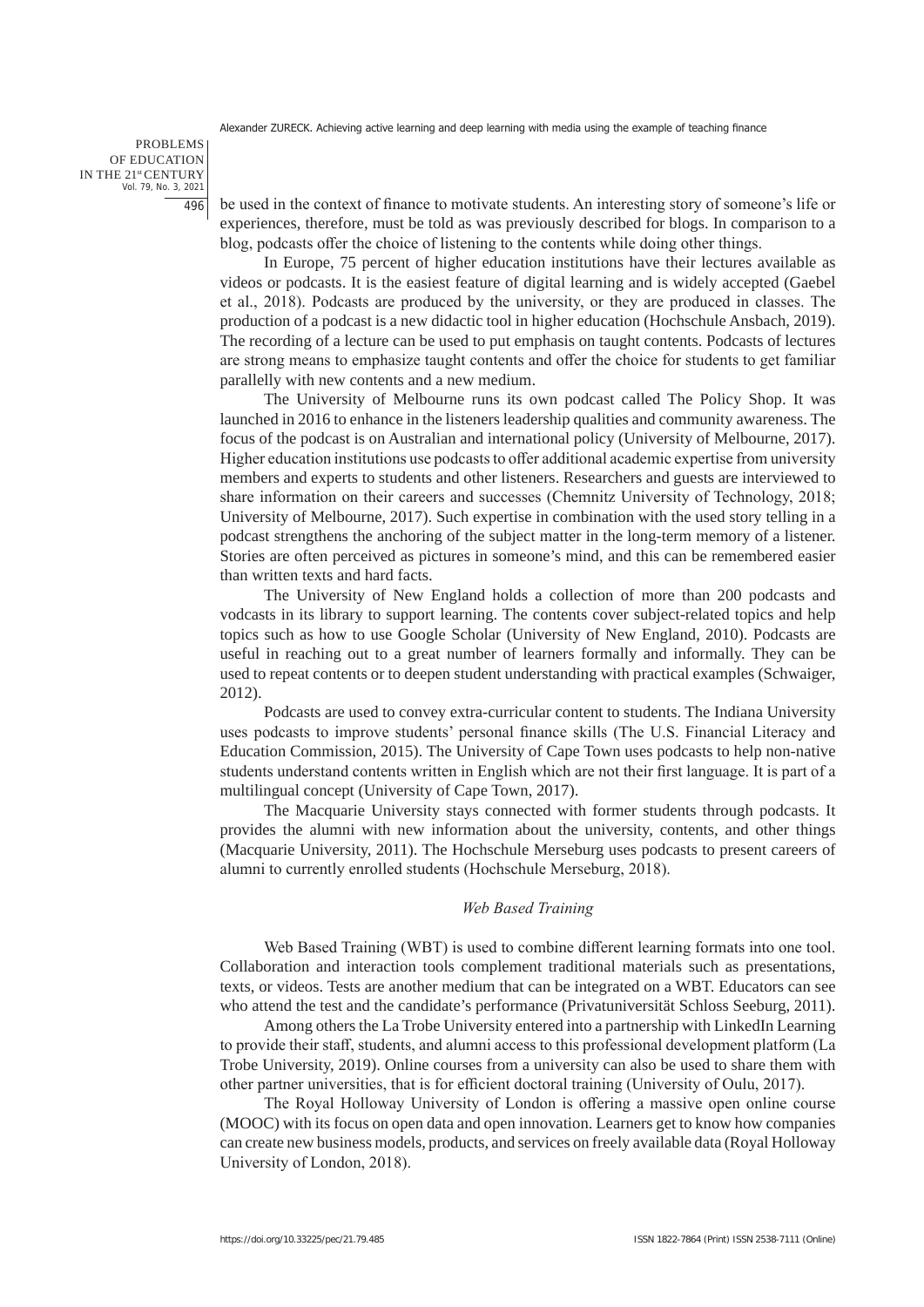PROBLEMS OF EDUCATION IN THE 21<sup>st</sup> CENTURY<br>Vol. 79, No. 3, 2021 497

The Keiser University is offering a library training to its students online. Students can easily access the library's collections and the reading list. Furthermore, students can also use other web-based research databases (Keiser University, 2020).

In the field of finance, WBT can be used to train learners how to use specific software such as Bloomberg or Refinitiv. These skills are essential for the learners but the explanation of the technical procedure for using the software takes too much time in a lecture. The advantage of using WBT for this purpose is that some contents in the WBT can be replaced individually. The software providers often change some details and a WBT can be modified to consider also those changes.

# *Webinar*

Classes get the opportunity to meet online. Webinars are used to prepare or follow up contents from lectures in class, for feedback, presentations, discussions, and group work. Educators from abroad can join in easily on the webinar. This makes teaching international and flexible (Privatuniversität Schloss Seeburg, 2011).

In the context of finance webinars can be used by educators or by learners. Educators can use webinars to support learners, for example, during the preparation of their theses. Learners can use webinars to collaborate on certain documents. Also, the transmission of video and audio allows one to interact with others in a conversation. Breakout sessions and group work can be extra-motivating for some students.

### *Game*

Digital games greatly help learning. To be beneficial, the game must be goal-orientated, engaging, motivating, and must lead to critical thinking. A good game provides users with continuous feedback on their performance and allows them to get control over the learning environment (Denham & Guyotte, 2018).

Games generally motivate people to explore new things. Often people try to apply their learning from games to the real world. Games and interaction with others in the game can influence the behavior of the players. Also, games are motivating, and they support engagement (Liew et al., 2018). Serious games are directly developed for learning purposes. However, there are games that lack seriousness, but they also support learning in an informal way.

Games such as CASHFLOW by Robert Kiyosaki can be used in a finance class to develop a general understanding of personal finance and of the influence of debts on personal wealth. Additionally, students learn the basics of investment from the game. The game offers different strategies to become financially independent. The way is a competition and interaction with others where learners can learn intensively from each other's financial decisions.

#### *Simulation*

Simulations are used to analyze and learn a process in a company. Furthermore, management decisions can be simulated in different market conditions. Simulations include a closed market with different market players. Learners play different roles over some years in the simulated surrounding (Schwaiger, 2016). Entrepreneurship as well as established businesses can be the subject of the simulation (Hochschule Hamm-Lippstadt, 2018; Schwaiger, 2016). Learners must collaborate and interact with others in the simulation to be successful at the end. The collaboration and interaction in the group support formal and informal learning. Covered contents are learned in the simulation but the students also informally learn about decisionmaking and collaboration in groups. Along with the hard facts about the simulation's topics, the students also get some soft facts that might be beneficial to them in the future.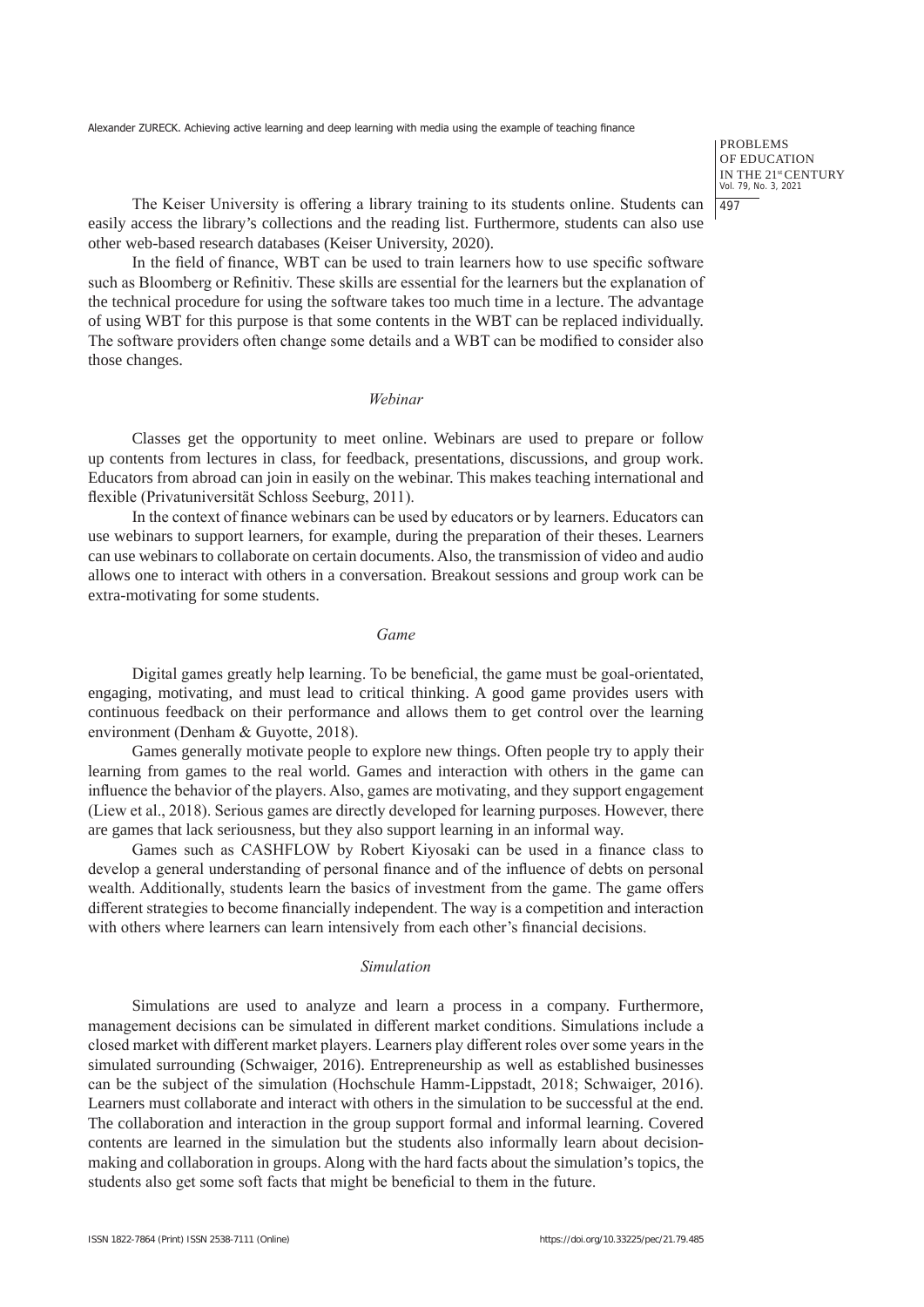PROBLEMS OF EDUCATION IN THE 21st CENTURY Vol. 79, No. 3, 2021 498

In the field of finance, stock market simulations are used to improve a learner's stock market knowledge and the general business knowledge. In a given period of time, learners have to generate the highest returns to win the competition (Hochschule Hamm-Lippstadt, 2018). Competitions are often organized by companies or non-profit organizations. Education institutions use these external educational services (EFMD, 2019; Planspiel Börse, 2020). Learners become investors and they learn how to struggle with emotions and risks while investing in certain stocks. For the learners, a good performance while playing the simulation might be a motivator behind investments in real assets such as stocks. Simultaneously, mistakes made in the simulations help avert mistakes in real-life investments (Liew et al., 2018). Learners recognize their behavior patterns, and this affects future trading and investment, especially in the real world. They improve their learning about volatility and other market effects on daily investing and trading in the simulation.

Software can be used to simulate different models in macroeconomics. Students run practical simulation exercises to understand political decision making by central banks such as the ECB or the FED (Institute for Monetary and Financial Stability, 2019). Fidelity Labs uses virtual reality to visualize these computational models to make them more understandable. With gamification, financial issues should be more comprehensible to learners and customers of the financial industry (Aldridge et al., 2019).

### *Book*

Young people or especially digital natives prefer to read digital texts. They feel more comfortable with these media and, armed with their digital experiences, they think they can better handle digital media. For medical texts, it is proven that comprehension is better when these people read printed texts (Singer & Alexander, 2017). The results, however, cannot be confirmed by other studies at all. The quality of the digital media including the digital equipment of a learner has impacts on comprehension. For younger students at a secondary school no differences between the digital and printed could be observed (Porion et al., 2016), whereas for linear narrative and expository texts the performance of young students was better for printed texts (Mangen et al., 2013).

For younger learners, no differences in comprehension and memorization are observable for paper-based and digital texts. Other criteria such as learning context, experiences, familiarity etc. have even more significant impacts than the medium (Porion et al., 2016). Generally, skimming and scrolling are important factors that influence the understanding of contents. Learners more often skim over digital teaching media (Akkoyunlu & Soylu, 2008; Mangen et al., 2013). Thus, textbooks in finance can be a good backbone for learners that have problems due to skimming and scrolling. Finance topics are not often popular with learners. This prompts skimming and scrolling. Learners can use textbooks additionally to avoid skimming over important contents.

In financial education, textbooks can be used to deepen the understanding of certain contents. Books such the "Richest Man in Babylon" by George S. Clason can improve the understanding of general financial topics. Story telling in such a book has positive impacts on memorization.

The explanations above show that there are different instruments and media which have a positive impact on active learning. The combination of instruments and media is summarized in the following figure. This figure might be an orientation for an educator to select the right medium in class and online: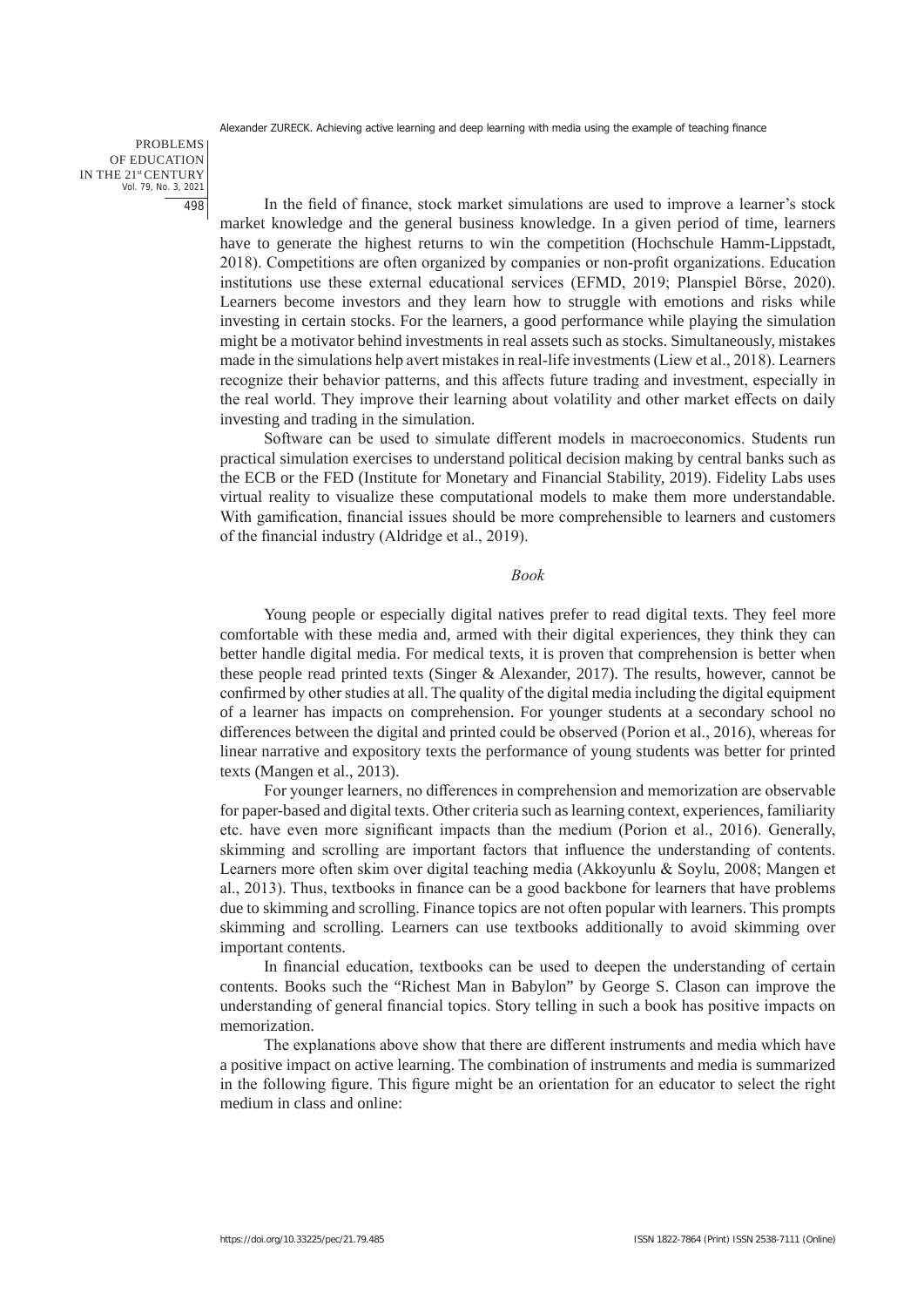PROBLEMS OF EDUCATION IN THE 21st CENTURY Vol. 79, No. 3, 2021 499

# **Figure 2** Selection Matrix

| Technique          |               |             |             |                 |              |                   |
|--------------------|---------------|-------------|-------------|-----------------|--------------|-------------------|
|                    | Collaboration | Interaction | Motivation  | Intensification | Memorization | Formal & Informal |
| Medium             |               |             |             |                 |              |                   |
| Social Media       | $\mathsf X$   | $\mathsf X$ | $\mathsf X$ |                 |              | $\mathsf X$       |
| Webinar            | Χ             | Χ           | Χ           |                 |              |                   |
| Wiki               | X             | $\mathsf X$ | $\mathsf X$ | $\mathsf X$     | Χ            | $\mathsf X$       |
| Simulation         | Χ             | Χ           | Χ           | Χ               | Χ            |                   |
| Web Based Training | X             | $\mathsf X$ |             | $\mathsf X$     |              |                   |
| Blog               |               | Χ           | $\mathsf X$ | Χ               |              | $\mathsf X$       |
| Game               |               | $\mathsf X$ | $\mathsf X$ | $\mathsf X$     |              | Χ                 |
| Video              |               |             | X           | X               |              | Χ                 |
| Podcast            |               |             | $\mathsf X$ | X               | X            | Χ                 |
| <b>Book</b>        |               |             |             | X               | X            |                   |

# **Conclusions and Outlook**

This research shows how learners can get activated by a strategic use of media in teaching finance. Learning finance is for many learners a big challenge because they are not interested in the topic. Media diversity is the best way to get learners interested as each medium supports different parts of active learning. Learners become curious individually since the usefulness of one medium in activating them depends on the situational interest of individual learner in the topic.

It was elaborated that in social media, an internal or external target group can get information from an educator or an institution to collaborate or interact with others or to enhance certain content or to memorize important things. Learner's own selection of contents, persons, and channels makes social media an individualized learning tool that motivates people and supports formal and informal learning.

This investigation shows that in comparison to social media, wikis offer the possibility to collaborate and interact intensively. Well-chosen individual tasks can motivate learners to bring in their results to reach a group goal. Single contributions to a wiki can be modified by others to improve the final quality of the output. Wikis are publicly available, and everybody can look up specific topics repeatedly. The random reading of articles in a wiki can contribute to formal and informal learning.

The analyzed examples show that the setup of a blog is easier than that of a wiki. Learners can comment on the contributions of others in order to interact in a group of learners. Published success stories motivate people to deal with a topic informally. Working on tasks on a blog supports self-paced learning and improvements in content submitted by a learner. Finally, the examples show that learners can deal with a certain task in greater depth.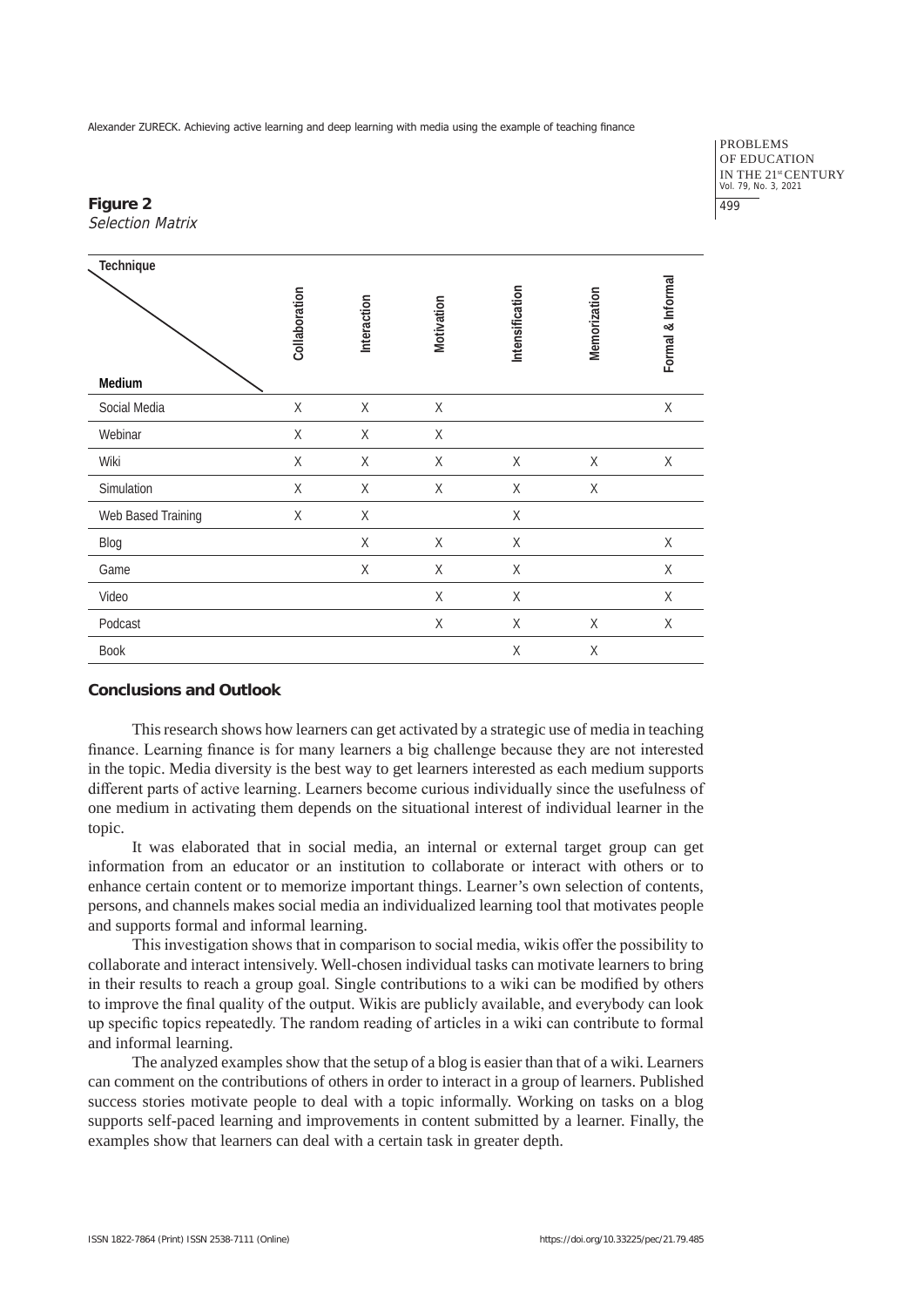PROBLEMS OF EDUCATION IN THE 21st CENTURY Vol. 79, No. 3, 2021 500

As a conclusion from this investigation educators should use videos formally to deliver contents before they meet learners in person. With a video, the educator can also refer to things that the learners should already know from previous courses. Live sessions should be used to coach the learners and videos should be used before those sessions or in a short version in the session to explain contents from a different point of view.

Research shows podcasts are a learning tool that can be used additionally. They can provide learners with a motivating content, such as interviews with successful people, to motivate students to deal with a topic. A podcast shares many similarities with a blog except that it engages another sense organ. Listening to an interview with an expert in a specific area helps the enhancement and memorization of contents. Listening to a podcast show for a certain topic is also a kind of informal learning.

Online and board games offer learners the possibility of interacting with others and learning from their decision making. Playing a game mostly in a competition is a motivator for many. The post-game analysis of chosen strategies to win often ends in an improvement in learned contents. New games are often tested randomly by players and that is why they offer a good possibility for informal learning. The purposes of learning are often not in focus.

The given examples show that in contrast to games, simulations are long-term orientated. Learners can improve on their decision making by collaborating and interacting with others over several played periods. Playing with others promotes competition between players. Through gamification, learners can enhance contents and learn about impacts of certain decisions. The memorization of lessons learned and decision making can lead to better decisions in the real world.

Browsing and scrolling have a negative impact on the general understanding of digital contents. Textbooks help to enhance complex topics and to memorize important things for a long time. Reading a book is time-consuming and forces the reader to concentrate on a specific topic. Good storytelling supports memorization, too.

All in all, the examples discussed in this paper give different insights how to use different media in teaching. The described techniques to active learners in combination with the selection matrix presented in Figure 2 support educators to find the adequate tool to get the students activated in any teaching setting.

### **Acknowledgements**

This paper is co-funded by the European Union in the program Erasmus+ in the project (FKZ: 2019-1-CZ01-KA203-0613579) that runs until 08/31/2021.

# **References**

- Abedin, B., Daneshgar, F., & D'Ambra, J. (2010). Underlying factors of sense of community in asynchronous computer supported collaborative learning environments. *Journal of Online Learning and Teaching*, *6*(3), 585–596.
- Akkoyunlu, B., & Soylu, M. Y. (2008). A study of student's perceptions in a blended learning environment based on different learning styles. *Journal of Educational Technology & Society*, *11*(1), 183-193.
- Aldridge, S. C., Powell, M. M., & Harvatt, K. (2019). Educating the next generation workforce Preparing students to meet employers' needs and expectations. Drexel University Online.
- Battalio, J. T. (2007). Interaction online: A reevaluation. *The Quarterly Review of Distance Education*, *8*(4), 339–352.
- Bennett, S., Maton, K., & Kervin, L. (2008). The 'digital natives' debate: A critical review of the evidence. *British Journal of Educational Technology*, *39*(5), 775–786.
- Bernard, R. M., Abrami, P. C., Borokhovski, E., Wade, C. A., Tamim, R. M., Surkes, M. A., & Bethel, E. C. (2009). A meta-analysis of three types of interaction treatments in distance education. *Review of Educational Research*, *79*(3), 1243–1289.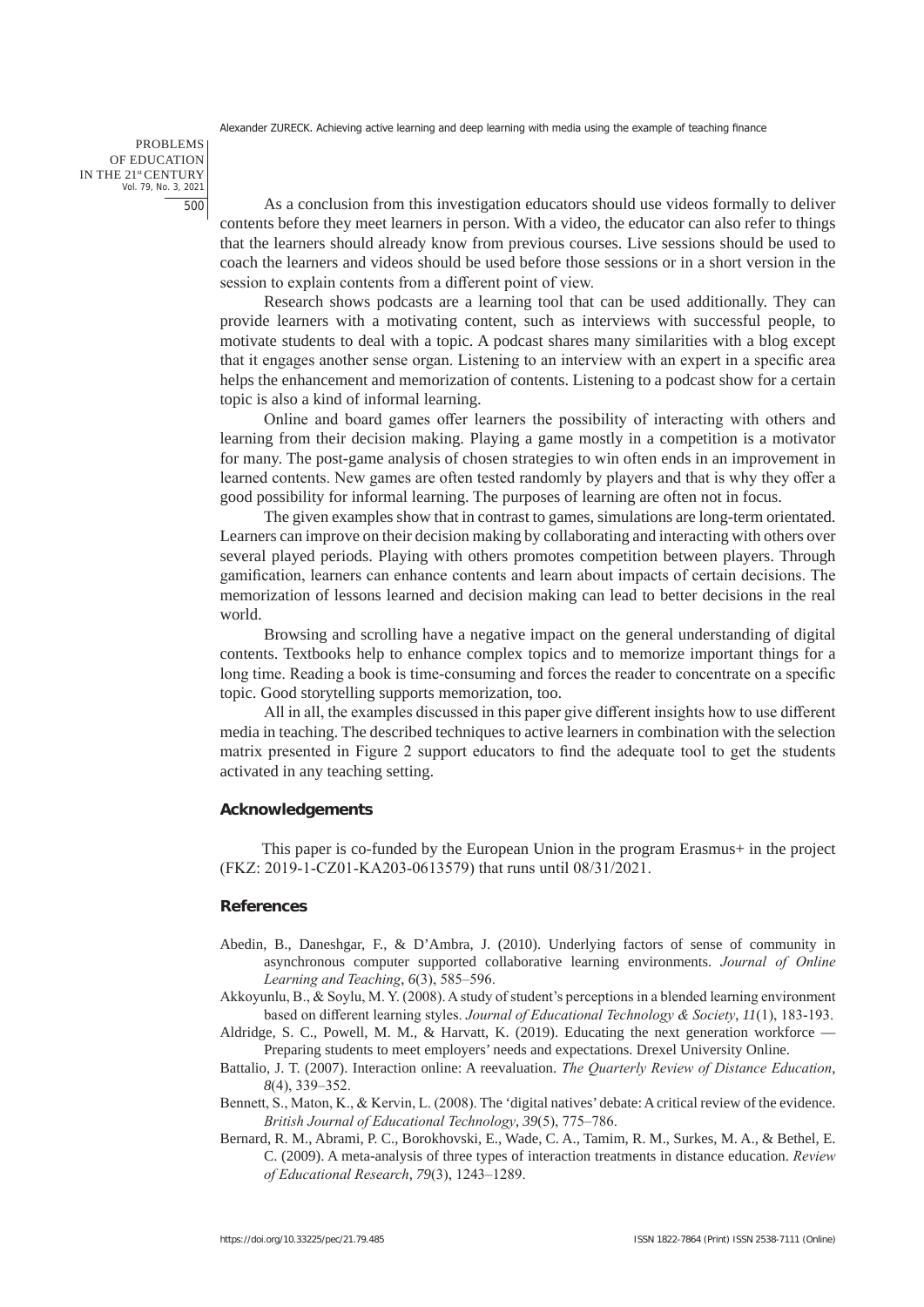PROBLEMS OF EDUCATION IN THE 21st CENTURY Vol. 79, No. 3, 2021 501

- Bolliger, D., & Martindale, T. (2004). Key factors for determining student satisfaction in. *International Journal on E-Learning*, *3*(1), 61–67.
- Brown, E., Cristea, A., Stewart, C., & Brailsford, T. (2005). Patterns in authoring of adaptive educational hypermedia: A taxonomy of learning styles. *Educational Technology and Society*, *8*(3), 77–90. https://eric.ed.gov/?id=EJ846433
- Bryant, S. M., & Albring, S. M. (2006). Effective team building: Guidance for accounting educators. *Issues in Accounting Education*, *21*(3), 241–265. https://doi.org/10.2308/iace.2006.21.3.241
- Butgereit, L. (2016). An exploration into mobile gamification in an Information Technology Classroom. In H. Crompton & J. Traxler (Eds.), *Mobile learning and STEM — case studies in practice* (pp. 244–262). Routledge.
- Chang, S.-H. H., & Smith, R. A. (2008). Effectiveness of personal interaction in a learner-centered paradigm distance education class based on student satisfaction. *Journal of Research on Technology in Education*, *40*(4), 407–426.
- Chemnitz University of Technology. (2018). *TUC report 2017*.
- Chen, W., & Looi, C.-K. (2007). Incorporating online discussion in face-to-face classroom learning: A new blended learning approach. *Australasian Journal of Educational Technology*, *23*(3), 307-326.
- Clinefelter, D. L., Aslanian, C. B., & Magda, A. J. (2019). *Online college students 2019: Comprehensive data on demands and preferences*. Willey Education Services.
- de Witt, C., & Gloerfeld, C. (2018). Mobile learning and higher education. In D. Kergek, B. Heidkamp, P. Kjærsdam Telléus & T. Rachwal, *The Digital Turn in Higher Education* (pp. 61–79). Springer Fachmedien Wiesbaden. https://doi.org/10.1007/978-3-658-19925-8
- Delgado, P., Vargas, C., Ackerman, R., & Salmerón, L. (2018). Don't throw away your printed books: A meta-analysis on the effects of reading media on reading comprehension. *Educational Research Review*, *25*(September), 23–38. https://doi.org/10.1016/j.edurev.2018.09.003
- Deming, D. J., Goldin, C., & Katz, L. F. (2012). The for-profit postsecondary school sector: Nimble critters or agile predators? *Journal of Economic Perspectives*, *26*(1), 139–164. https://www. aeaweb.org/articles?id=10.1257/jep.26.1.139
- Denham, A. R., & Guyotte, K. W. (2018). Cultivating critical game makers in digital game-based learning: Learning from the arts. *Learning, Media and Technology*, *43*(1), 31–41.
- Dilger, B., Gommers, L., & Rapp, C. (2019). The learning problems behind the seams in seamless learning. In *Lecture Notes in Educational Technology*. Springer Singapore.
- Dunlap, J. C., & Lowenthal, P. R. (2009). Horton hears a tweet. *EDUCAUSE Quarterly*, *32*(4), 1–11.
- E-READ. (2019, January 22). Zur Zukunft des Lesens [About the future of reading]. *Frankfurter Allgemeine*.
- EFMD. (2019). *Annual Report 2018*.
- Elsafi, A. (2018). Formal and informal learning using mobile technology. In S. Yu, M. Ally, & A. Tsinakos (Eds.), *Mobile and ubiquitous learning, perspectives on rethinking and reforming education* (pp. 177–189). Springer Nature.
- European Commission. (2017). *Communication from the Commission to the European Parliament, the Council, the European Economic and Social Committee and the Committee of the Regions on a renewed EU agenda for higher education*.
- Fogolin, A. (2019). *Strukturdaten Distance Learning/Distance Education 2019*. Bundesinstitut für Berufsbildung. https://www.bibb.de/dienst/veroeffentlichungen/de/publication/show/10602
- FOM Hochschule. (2017). *Transferbericht* [Transfer report] 2017.
- Frangou, S.-M., Wikgren, J., Sintonen, S., Kairaluoma, L., & Vasari, P. (2019). The effect of writing modality on recollection in children and adolescents. *Research in Learning Technology*, *27*(October). http://dx.doi.org/10.25304/rlt.v27.2239
- Freeman, S., Eddy, S. L., McDonough, M., Smith, M. K., Okoroafor, N., Jordt, H., & Wenderoth, M. P. (2014). Active learning increases student performance in science, engineering, and mathematics. *Proceedings of the National Academy of Sciences*, *111*(23), 8410–8415.
- Fyfield, M., Henderson, M., & Phillips, M. (2021). Navigating four billion videos: Teacher search strategies and the YouTube algorithm. *Learning, Media and Technology*, *46*(1), 1–13. https://doi.org/10.1080/17439884.2020.1781890
- Gaebel, M., Zhang, T., Bunescu, L., & Stoeber, H. (2018). Trends 2018: Learning and teaching in the European Higher Education Area. In *European University Association*. European University Association.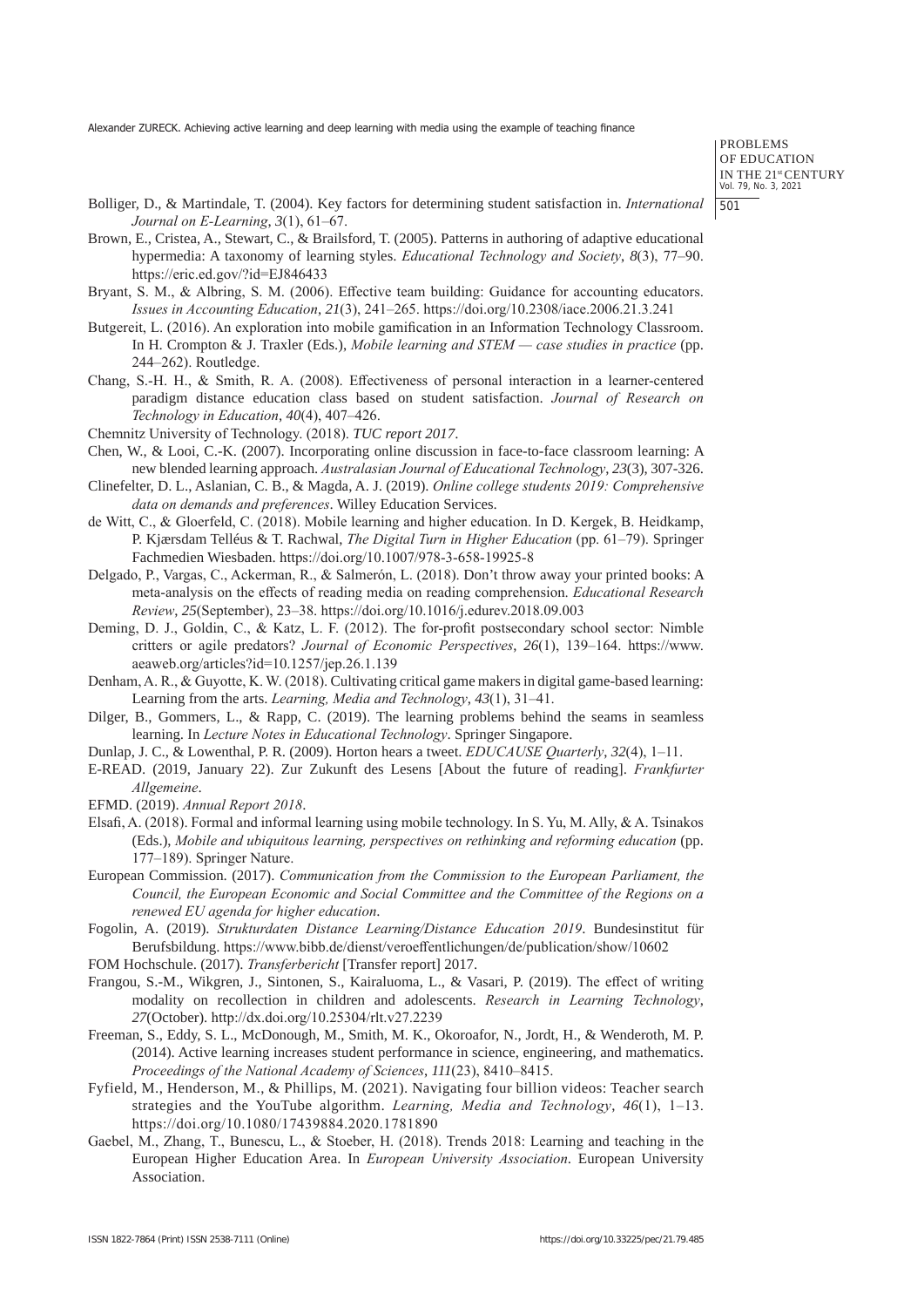PROBLEMS OF EDUCATION IN THE 21st CENTURY Vol. 79, No. 3, 2021 502

- Gao, F., Luo, T., & Zhang, K. (2012). Tweeting for learning: A critical analysis of research on microblogging in education published in 2008-2011. *British Journal of Educational Technology*, *43*(5), 783–801. https://doi.org/10.1111/j.1467-8535.2012.01357.x
- Garrison, D. R., & Vaughan, N. D. (2007). *Blended learning in higher education*. Jossey-Bass.
- Gottfried, A. E. (1985). Academic intrinsic motivation in elementary and junior high school students. *Journal of Educational Psychology*, *77*(6), 631–645.
- Govindasamy, T. (2002). Successful implementation of e-Learning: Pedagogical considerations. *The Internet and Higher Education*, *4*(3–4), 287–299.
- Graesser, A. C., & McNamara, D. S. (2011). Computational analyses of multilevel discourse comprehension. *Topics in Cognitive Science*, 3(2), 371-398. https://doi.org/10.1111/j.1756-8765.2010.01081.x
- Green, N. C., Edwards, H., Wolodko, B., Stewart, C., Brooks, M., & Littledyke, R. (2010). Reconceptualising higher education pedagogy in online learning. *Distance Education*, *31*(3), 257–273.
- Guri-Rosenblit, S. (2018). E-teaching in higher education: An essential prerequisite for e-learning. *Journal of New Approaches in Educational Research*, *7*(2), 93–97.
- Guthrie, J. T., & Wigfield, A. (2000). Engagement and motivation in reading. *Handbook of Reading Research*, *3*, 403–422.
- Havice, P. A., Davis, T. T., Foxx, K. W., & Havice, W. L. (2010). The impact of rich media presentations on a distributed learning environment: Engagement and satisfaction of undergraduate students. *Quarterly Review of Distance Education*, *11*(1), 53–58.
- Hayashi, Y. (2018). The power of a "maverick" in collaborative problem solving: An experimental investigation of individual perspective-taking within a group. *Cognitive Science*, *42*, 69–104. https://doi.org/10.1111/cogs.12587
- Hidi, S., & Harackiewicz, J. M. (2000). Motivating the academically unmotivated: A critical issue for the 21st century. *Review of Educational Research*, *70*(2), 151–179. https://doi.org/10.3102%2F00346543070002151
- Hochschule Ansbach. (2019). *Jahresbericht* [Annual Report] 2019.
- Hochschule Hamm-Lippstadt. (2018). *OFFEN Bericht des Präsidiums [OFFEN Report of the Presisium] 2017*.
- Hochschule Merseburg. (2018). *Bericht des Rektorats der Hochschule Merseburg zum Zielvereinbarungszeitraum 1. Januar bis 31. Dezember 2017* [Report of the Rectorate of Merseburg University on the target agreement period from January 1 to December 31, 2017].
- Institute for Monetary and Financial Stability. (2019). *Annual Report 2018*.
- Kaplan, A. M., & Haenlein, M. (2016). Higher education and the digital revolution: About MOOCs, SPOCs, social media, and the Cookie Monster. *Business Horizons*, *59*(4), 441–450.
- Keiser University. (2020). *Undergraduate Catalog 2019-2020* (Vol. 19, Issue 2).
- Kuo, Y.-C., Walker, A. E., Schroder, K. E. E., & Belland, B. R. (2014). Interaction, internet self-efficacy, and self-regulated learning as predictors of student satisfaction in online education courses. *The Internet and Higher Education*, *20*, 35–50. https://doi.org/10.1016/j.iheduc.2013.10.001
- Kuo, Y. C., & Belland, B. R. (2016). An exploratory study of adult learners' perceptions of online learning: Minority students in continuing education. *Educational Technology Research and Development*, *64*(4), 661–680. https://doi.org/10.1007/s11423-016-9442-9
- La Trobe University. (2019). *Annual report 2018*.
- Lepper, M. R., & Cordova, D. I. (1992). A desire to be taught: Instructional consequences of intrinsic motivation. *Motivation and Emotion*, *16*(3), 187–208.
- Levy, F., & Murnane, R. J. (2004). *The new division of labor how computers are creating the next job market*. Princeton University Press.
- Liew, L. T. P., Jaya, N., Wan Abd. Rahman, & Zuliani, S. S. (2018). The effectiveness of gamification in finance education. *The Asian Conference on Education 2018*, 969–976.
- Livingstone, D. W. (2012). Probing the icebergs of adult learning: Comparative findings and implications of the 1998, 2004 and 2010 Canadian surveys of formal and informal learning practices. *Canadian Journal for the Study of Adult Education*, *25*(1), 47–71.
- Loviscach, J. (2019). Handbuch Innovative Lehre. In S. Kauffeld & J. Othmer (Eds.), *Handbuch Innovative Lehre*. Springer Fachmedien Wiesbaden.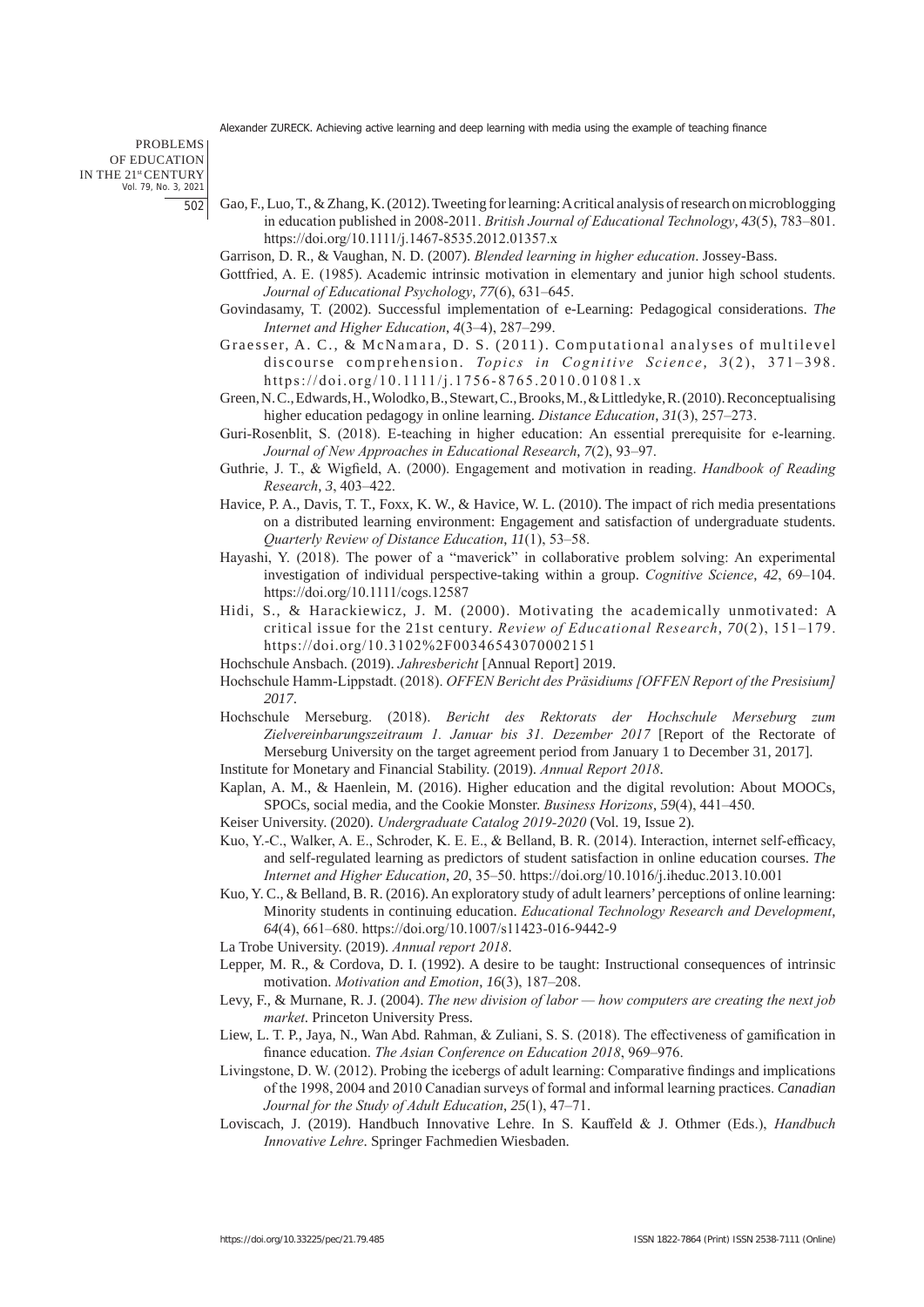PROBLEMS OF EDUCATION IN THE 21st CENTURY Vol. 79, No. 3, 2021 503

Lowe, B., & Laffey, D. (2011). Is Twitter for the birds? *Journal of Marketing Education*, *33*(2), 183–192. Macquarie University. (2011). *Annual report 2010*.

- Mangen, A., Walgermo, B. R., & Brønnick, K. (2013). Reading linear texts on paper versus computer screen: Effects on reading comprehension. *International Journal of Educational Research*, *58*, 61–68.
- Martin, A. (2008). Digital literacy and the "digital society." In C. Lankshear & M. Knobel (Eds.), *Digital literacies: Concepts, policies, and practices* (pp. 151–176). Peter Lang.
- Masie, E. (2005). The blended learning imperative. In C. J. Bonk & C. R. Graham (Eds.), *The handbook of blended learning: Global perspectives, local designs* (pp. 22–26). Pfeiffer.
- Mayer, R. E. (2002). Multimedia learning. *Psychology of Learning and Motivation*, *41*, 85–139.
- Milad, M. (2019). The pedagogical development of blended learning. In *English language teaching research in the Middle East and North Africa* (pp. 609–635). Springer International Publishing.
- Nascimbeni, F., Alonso, J., Sanz, O., & Burgos, D. (2019). *Read, watch, do: Developing digital competence for university educators* (pp. 80–93).
- Newman, N., Fletcher, R., Kalogeropoulos, A., & Kleis Nielsen, R. (2019). *Reuters Institute Digital News Report 2019*.
- Oleson, A., & Hora, M. T. (2014). Teaching the way they were taught? Revisiting the sources of teaching knowledge and the role of prior experience in shaping faculty teaching practices. *Higher Education*, *68*(1), 29–45.
- Oliveira, I., Tinoca, L., & Pereira, A. (2011). Online group work patterns: How to promote a successful collaboration. *Computers & Education*, *57*(1), 1348–1357.
- Perla, L., Agrati, L. S., & Vinci, V. (2019). The 'sophisticated' knowledge of e-teacher. Re-shape digital resources for online courses. *Communications in Computer and Information Science*, *1091* (Bsrg 2015), 3–17.
- Pittaway, S. M. (2012). Student and staff engagement: Developing an engagement framework in a faculty of education. *Australian Journal of Teacher Education*, *37*(4), 37–45.
- Planspiel Börse. (2020). *Wettbewerb*. Planspiel-Boerse.De. https://www.planspiel-boerse.de/toplevel/ main/deutsch/wettbewerb\_inhalt.html
- Porion, A., Aparicio, X., Megalakaki, O., Robert, A., & Baccino, T. (2016). The impact of paper-based versus computerized presentation on text comprehension and memorization. *Computers in Human Behavior*, *54*, 569–576.
- Privatuniversität Schloss Seeburg. (2011). *Jahresbericht Privatuniversität Schloss Seeburg [Annual Report Private University Seeburg Castle]*.
- Qayyum, A., & Zawacki-Richter, O. (2019). The state of open and distance education. In: Zawacki-Richter O., Qayyum A. (Eds), *Open and distance education in Asia, Africa and the Middle East* (pp. 125-140). SpringerBriefs in Education. Springer. https://doi.org/10.1007/978-981-13-5787-9\_14
- Reinhart, J., & Schneider, P. (2001). Student satisfaction, self-efficacy, and the perception of the twoway audio/video Distance learning environment: A preliminary examination. *Quarterly Review of Distance Education*, *2*(4), 357–365.
- Rieber, L. P. (1991). Animation, incidental learning, and continuing motivation. *Journal of Educational Psychology*, *83*(3), 318–328.
- Rovai, A. P., & Baker, J. D. (2005). Gender differences in online learning: Sense of community, perceived learning, and interpersonal interactions. *Quarterly Review of Distance Education*, *6*(1), 31–44.
- Royal Holloway University of London. (2018). *Annual Report*.
- Sangrà, A., & Wheeler, S. (2013). New informal ways of learning: Or are we formalizing the informal? *International Journal of Educational Technology in Higher Education*, *10*, 286–293.
- Saunders, F. C., & Gale, A. W. (2012). Digital or didactic: Using learning technology to confront the challenge of large cohort teaching. *British Journal of Educational Technology*, *43*(6), 847–858.
- Schrock, K. (2011). *Bloomin' apps*. Kathy Schrock's Guide to Everything. https://www.schrockguide.net/ bloomin-apps.html#
- Schwaiger, M. (2012). *Lehrbericht des Studiendekans der Fakultät für Betriebswirtschaft im Studienjahr 2011/2012* [Teaching report of the Dean of the Faculty of Business Administration in the academic year 2011/2012].